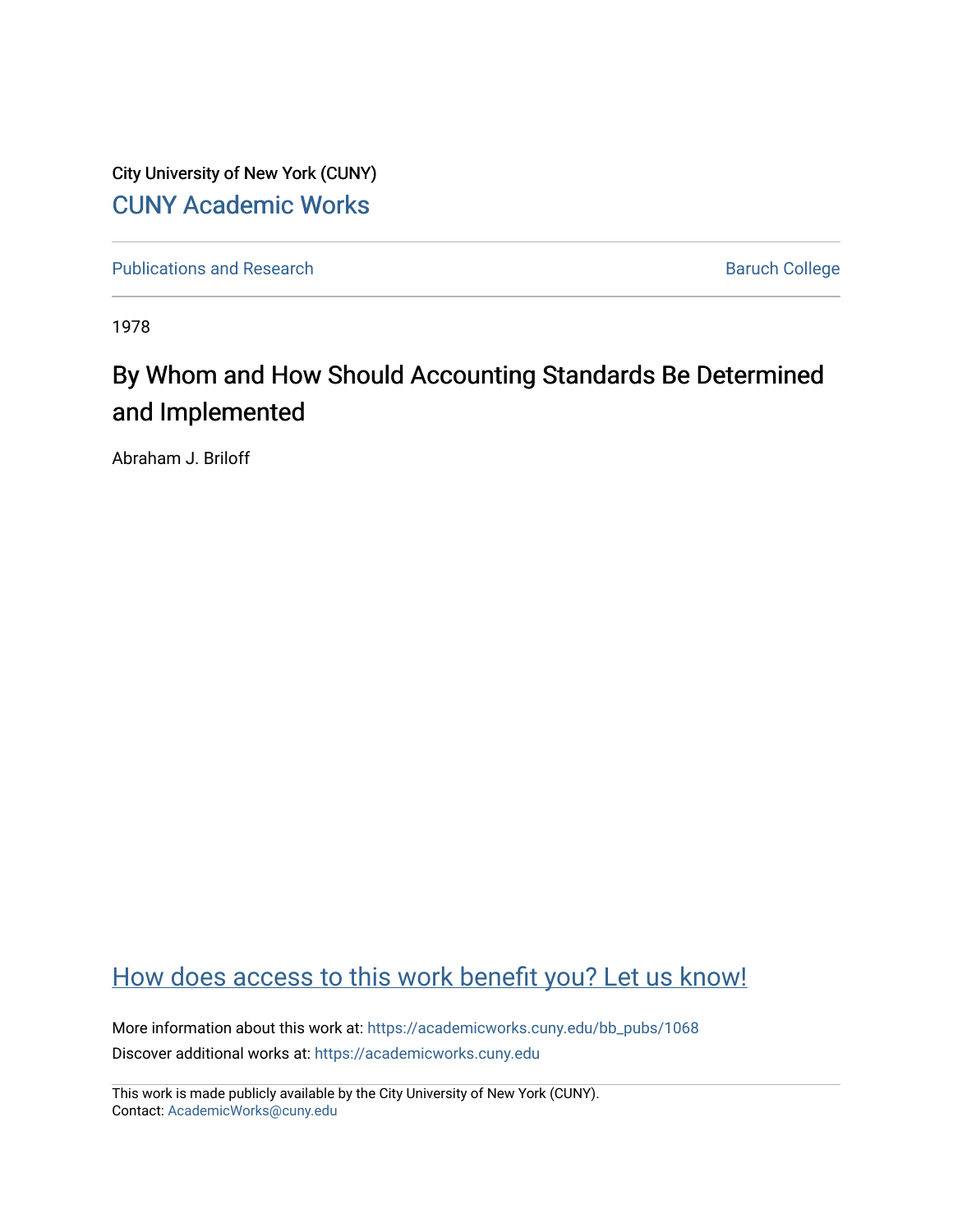

## **BY WHOM AND HOW SHOULD ACCOUNTING STANDARDS BE DETERMINED AND IMPLEMENTED?**

**by Abraham J. Briloff Emanuel Saxe Distinguished Professor of Accounting Bernard M. Baruch College**

**and**

**Robert N. Anthony Ross Graham Walker Professor of Management Control Harvard University February 27, 1978**



[Introductory note: Professor Abraham J. Briloff is Baruch College's Emanuel Saxe Distinguished Professor of Accountancy. He received his B.B.A. ('37) and M.S.Ed. ('41) from Baruch and his Ph.D. ('65) from New York University. His identification with the Baruch faculty began in 1944.

Professor Briloff received his CPA certificate in 1942 and has engaged in the practice of Accountancy continuously since then. He has been a consultant to various Federal and city agencies (presently the U.S. Department of Energy). His writings include " The Effectiveness of Accounting Communication," "Unaccountable Accounting, " and " More Debits Than Credits. " In addition, he was the coordinator for the principal contributor to the American Institute of CPA's Professional Development course, " Estate Planning and the CPA. " He has contributed numerous articles to professional journals. His articles in *The Financial Analysts Journal* have earned him successive

Graham and Dodd awards; his writings in *Barron's* have induced important accounting reforms and earned for him the epithets of "accounting gadfly" and "the conscience of the profession. " Most recently a Federal District Court Judge noted, "Briloff is the Cassandra of the Accountants."

Professor Briloff has lectured frequently at home and abroad before academic and governmental bodies. He is a Trustee of The City College Student Aid Fund and Honorary Trustee of The Baruch College Fund.]

> [Introductory note: Professor Robert N. Anthony's career combines teaching and writing with practice experience in business and government. His home base since 1940 has been the Harvard Business School from which he received M.B.A. and D.B.A. degrees Currently he is the Ross Graham Walker Professor of Management Control.

He has taught at other schools and management programs on four continents. He is the author of 12 books. His "Management Accounting: Text and Cases," now in its fifth edition, has been translated into several languages.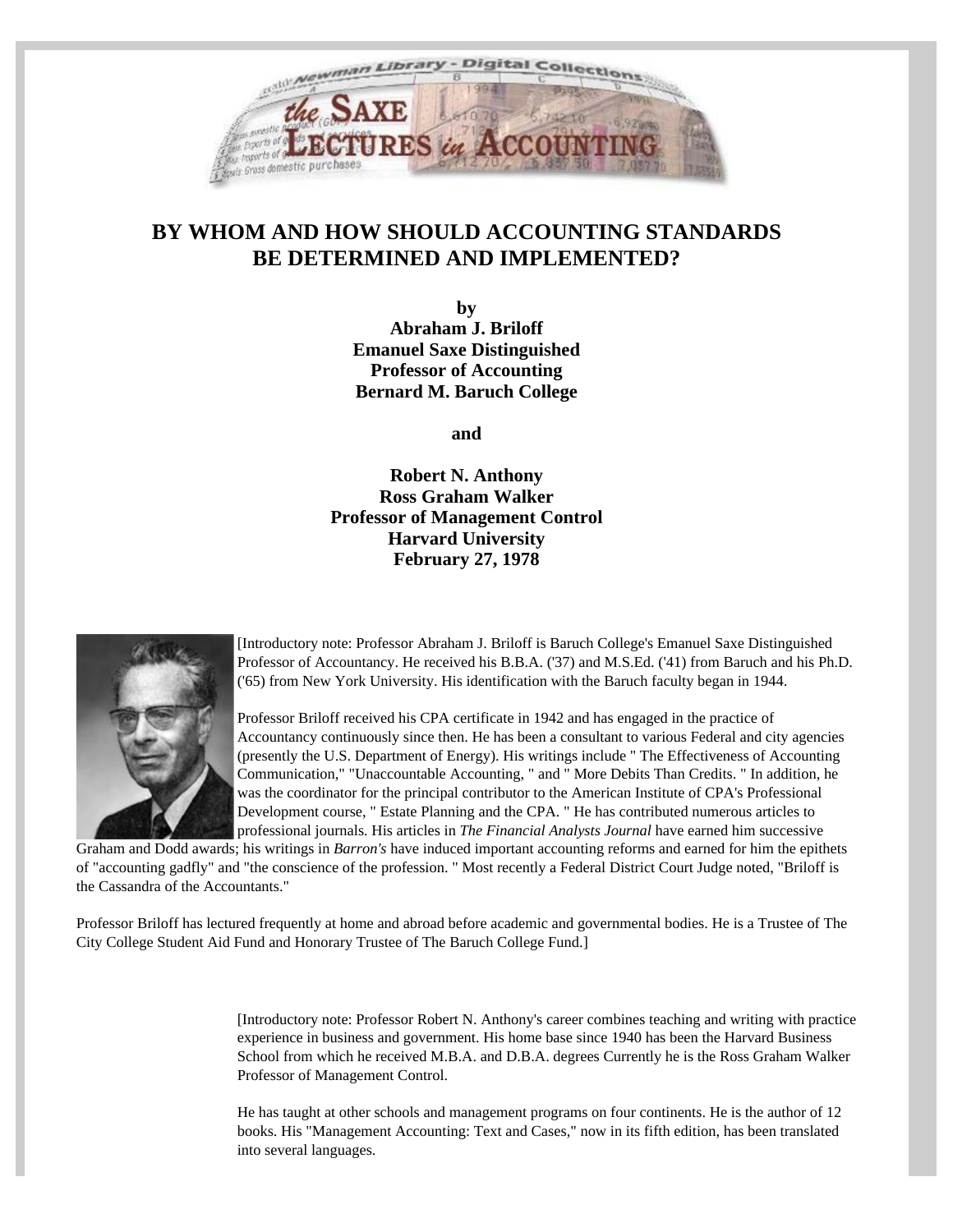

In 1965-68, he was Assistant Secretary of Defense, Controller. For his work in developing a new management control system in the Department of Defense, he received the Distinguished Leadership

Award of the Federal Government Account ants Association and the Department of Defense Distinguished Public Service medal. He is an advisor to the Financial Accounting Standards Board, the Cost Accounting Standards Board, the General Accounting Office, and the Federal Trade Commission. He has testified before a number of Congressional Committees on accounting matters.

Dr. Anthony is a director of Warnaco, Inc., and chairman of its Audit Committee He is consulting editor to Richard D. Irwin, Inc. He is a Trustee of Colby College an a Past President of the American Accounting Association.

Professor Anthony is joined by Professor Abraham J. Briloff in tonight's lecture.]

## **Introduction**

For some years Financial Accounting Standards have been established by committees or boards organized in the private sector. Since 1972, the standards setting body has been the Financial Accounting Standards Board. Early in the staff of the late Senator Lee Metcalf's Subcommittee released a study that was highly critical of this method of setting standards. It recommended that the standards setting process be removed from the private sector and become the responsibility of a government agency.

Professors Abraham J. Briloff and Robert N. Anthony discuss this issue. Professor Briloff's writings were quoted extensively in the Staff Study. Professor Anthony submitted a statement to the Subcommittee in support of the Financial Accounting Standards Board and critical of Professor Briloff's review.

Extensive hearings on this question were held in 1977, and the Metcalf Subcommittee has issued its report. The topic continues to be current, however. Representative John T. Moss has announced plans for a new set of hearings on it.

## **DR. ABRAHAM J. BRILOFF**

This is for me *an* especially momentous occasion - as me Emanuel Saxe Distinguished Professor delivering an Emanuel Saxe Distinguished Lecture. As many in the audience know the very name of the great Dean has been hallowed in my family for almost a half century -- he stands as our standard of Excellence, by whom we measure our ideals and values. There was a sound of exultation through the house when my mother might announce that Doctor Saxe was on the telephone calling me (and later calling for my sister).

And fully justified is this affection for this *great* person who was for me and countless others for a half century a great teacher. For me, as I have expressed on many an occasion, the great Dean opened wide the vistas of Accountancy; when I came to his classes almost 45 years ago Accountancy was, for me, journeyman bookkeeping. He it was who demonstrated the universality of that discipline - its interface with law, economics, philosophy, communications, in fact no area of man's knowledge is beyond its scope.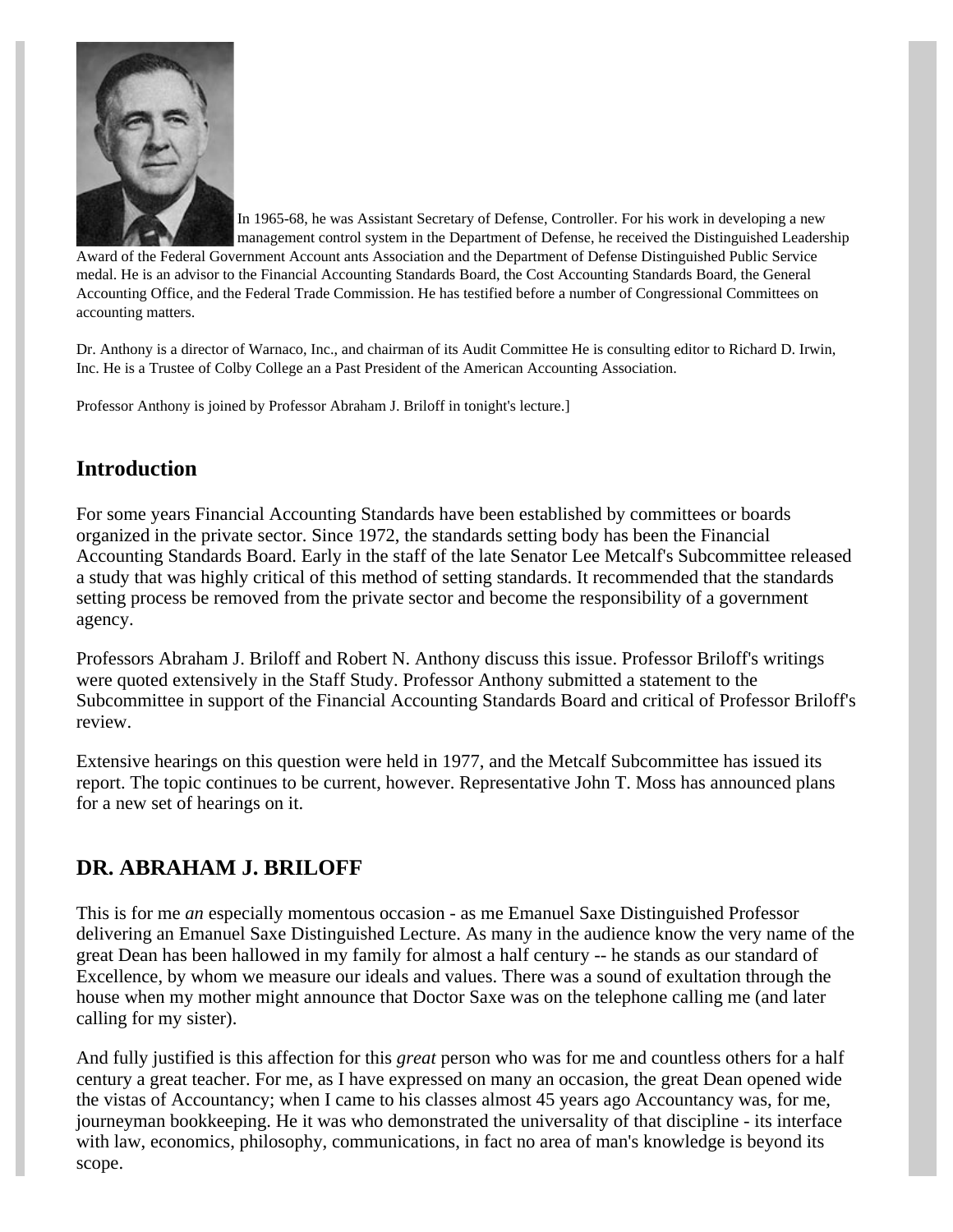I have said all this in part as a sentimental journey for which I do not apologize. But there is yet a further reason, importantly related to the genesis of my participation tonight with Professor Robert N. Anthony in this Sixteenth Saxe Lecture.

Thus, last Spring Professor Anthony submitted a 22-page statement to the Subcommittee on Reports, Accounting and Management of the U.S. Senate's Committee on Governmental Affairs which was then probing "The Accounting Establishment." Of that submission, it turned out that but seven pages pertained to the subject matter of the inquiry; the remaining fifteen represented Professor Anthony's polemical thrust at Professor Briloff. Despite the appeal of the late Senator Lee Metcalf on behalf of the subcommittee that Professor Anthony withdraw those last fifteen pages as being irrelevant, the Distinguished Harvard Business School Professor persisted -- as though he had a contract on me.

Now it does not matter that much that Professor Anthony disagrees with my notions regarding the appropriate accounting practices for research and development costs, oil and gas exploration and production, depreciation, or any of the other areas plaguing the philosophers of our profession. Nor did it especially concern me that, in his submission to the Senate last May Professor Anthony sought to denigrate me as what he called a "Type II Crusader." This is the kind, he said, who "uses...cases as vehicles for calling attention to himself. He is no(t) much concerned with reporting the facts accurately. He shouts. He devises cute phrases. He uses irrelevancies, distortions, non sequitors, exaggerations and any other device that will help attract an audience. His suggestions for change are superficial and simplistic; indeed, he doesn't really care whether change occurs or not. He takes a tone of moral superiority; a lonely battle against the entrenched forces of evil. His aim is to achieve personal notoriety."

Despite the fact that the professor's obloquy was even more strident than that voiced by the officers of the Reliance Group in their \$37.5 million lawsuit against *Barron's* and myself last year, I did not take umbrage, excepting to write to the Distinguished Harvard Professor that "I am prepared to let history judge." (Nor will I endeavor here to affect that judgement.)

Nor did I, nor do I, especially care that Professor Anthony did not like my proposals for improving corporate accountability in general, through the creation of a Corporate Accountability Commission. I did, however, and do presently, resent his smearing that considered proposal with epithets like "pre war Facist Italy," "the Soviet Union," "Orwell's 1984."

Remember in my opening remarks about a boy from Williamsburg (Brooklyn, not Virginia) whose vista was opened by his great teacher at the then-free City University, and who was privileged to aspire to the American Dream only through the blessings of our Democratic Institutions. Remembering the important sacrifices in material and psychic terms that I was prepared to make, and have made, for the preservation of our Constitutional Liberties; remembering the dedication to the ideals of Mr. Justice William 0. Douglas who graced my first published book with a Forward, I resented and resent Professor Anthony's smear. And so it was that in my direct response to him, as well as in my response to the late Senator Metcalf (and published in his committee's hearing record), I expressed my readiness and willingness to engage that professor in an open dialogue regarding the establishment and implementation of accounting standards.

As to whether my proposals ate as good as those that might be contemplated by Professor Anthony is something to be "judged in the market place of ideas."

It is for all these reasons that I stated at the outset, and not as a rhetorical conceit, that this is for me a most momentous occasion.

And so I turn to the exposure of my views regarding the establishment and implementation of accounting standards.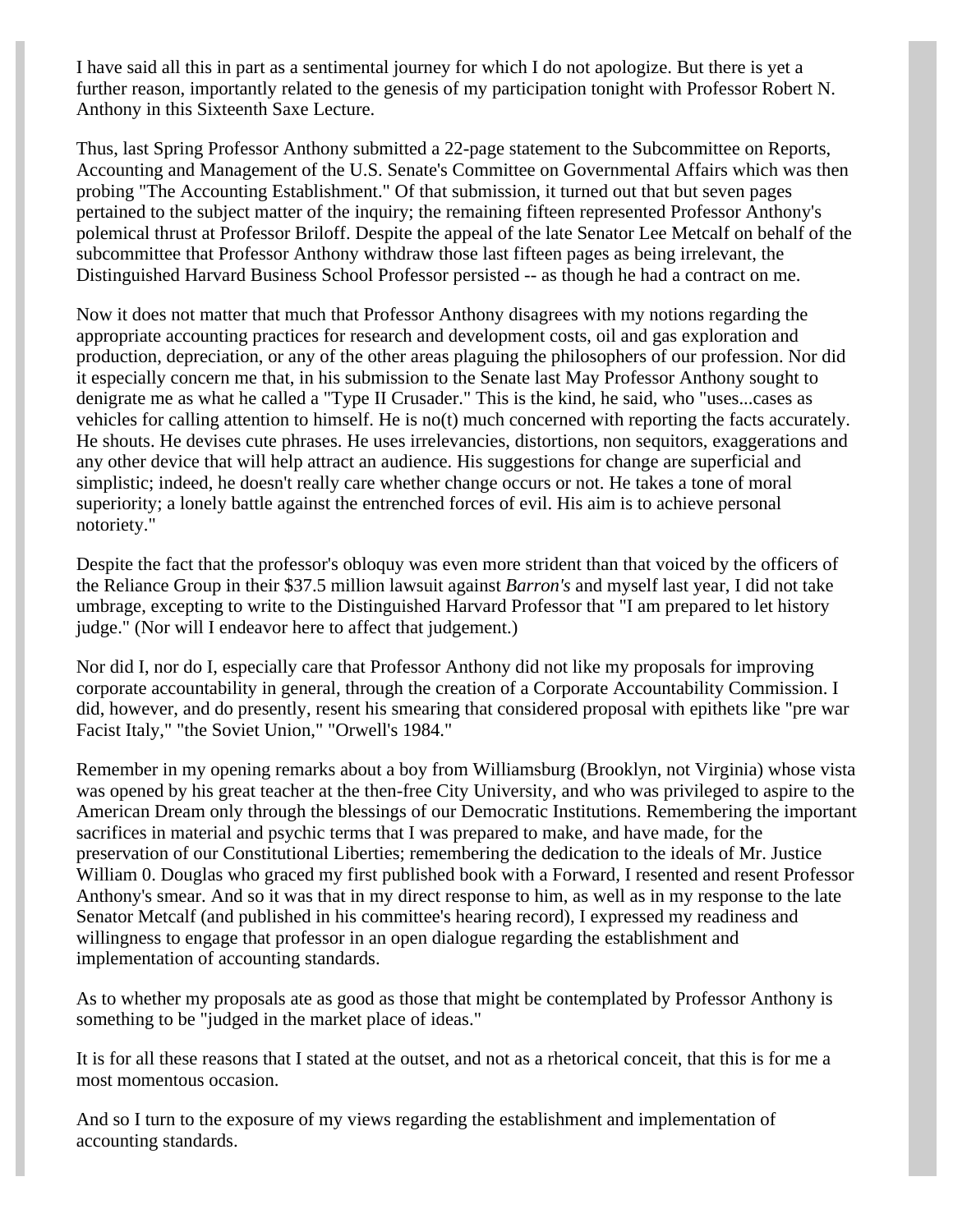Almost six years ago when addressing a plenary session of the American Accounting Association Convention in Salt Lake City I opted for the tide theme, "It's a Matter of Principle: Accountants' Not Accounting." I am, in essence, committed to that theme this evening.

As most of us here tonight are aware a burning issue with which the Moss and Metcalf Committees wrestled long and arduously related to the question as to whether generally accepted accounting principles ("GAAP") should be determined by the public sector (e.g., the SEC) or left within the private sector (presumably the FASB). For me this is a perfect example of the "excluded middle," i.e., the academic sector. Assuming that there was a need to identify a specific locus for this GAAPdetermination process, does not the academic environment present the ideal setting? I nevertheless consider that whole debate to be most sterile.

I am presently of the view that the determination of accounting principles cannot be confined to either the private or public sector. Accounting principles are, in fact, a polyglot; they represent the conglomeration sociology, history, economics, communications, philosophy, law, mathematics, taxation, and accounting converging on itself. In fact it can be seen to represent every conceivable discipline -- certainly every one among the behavioral sciences.

I can see why the Accounting Principles Board ("APB") set out on its quest for certitude, in search of a single rule for each type of accounting transaction. The APB was, after all, reared in the shadows of the Continental Vending trauma. When we reflect on the; history of the APB and more recently of the FASB, we find their determinations to be much in the manner of Procrustes. For example, the *rules* (not standards) promulgated for Research and Development Costs, Foreign Currency Translation, Accounting for Equity Securities, Leases, Restructured Debt, Oil and Gas -- all can be seen to be consistent with this quest for certitude -- a quest destined to be a chimera.

I would, therefore, unshackle the accountants from the bonds of uniformity and leave it to the market place of ideas to judge the quality of the principles in practice.

If we accept the concept of flexibility and alternatives in GAAP we confirm the challenge: Who shall be responsible for choosing the alternatives from the Good Book of GAAP to be applied in a particular context? Are the choices to be made by the independent auditor or shall the responsibility continue with corporate management as at present?

These questions were considered by the Moss and Metcalf committees, they have also been the subject of important deliberation by the American Institute of Certified Public Accountants' Commission on Auditors' Responsibilities (the "Cohen Commission"). I would shift the center for the responsibility for an entity's financial statements from where it is now, namely, in the entity's management, to the independent auditor. I would want him, on the basis of his credentials, his professional responsibility and integrity, to assert that, from the alternatives in GAAP he has determined the options and the particular alternatives that he deemed to be most appropriate and fairest under the circumstances. Note the superlatives "most appropriate" and "fairest."

At present, the words used by the auditor when he "certifies" the financial statements make it appear that this is precisely what he is presently doing; but those of us who are sophisticated know that the words in the auditor's certificate about the statements presenting the financial condition and operations fairly are specious. I am presently urging that this appearance become reality. While our profession usually prefers to gloss over this condition, namely, the auditor's abdication of primary responsibility for the statements, when it suits the profession's purposes the condition is permitted to surface. This usually occurs in the process of litigation, when an accountant is found with his procedures down. It was also emphasized by the then AICPA Chairman Michael Chetkovich when he moved to the defense of the profession in a letter to Senator Sam Nunn, a member of the Metcalf Committee. He-there rationalized the current state of opprobrium directed against the "Accounting Establishment", thus:

It is not surprising that public accountants have been targets of such attention since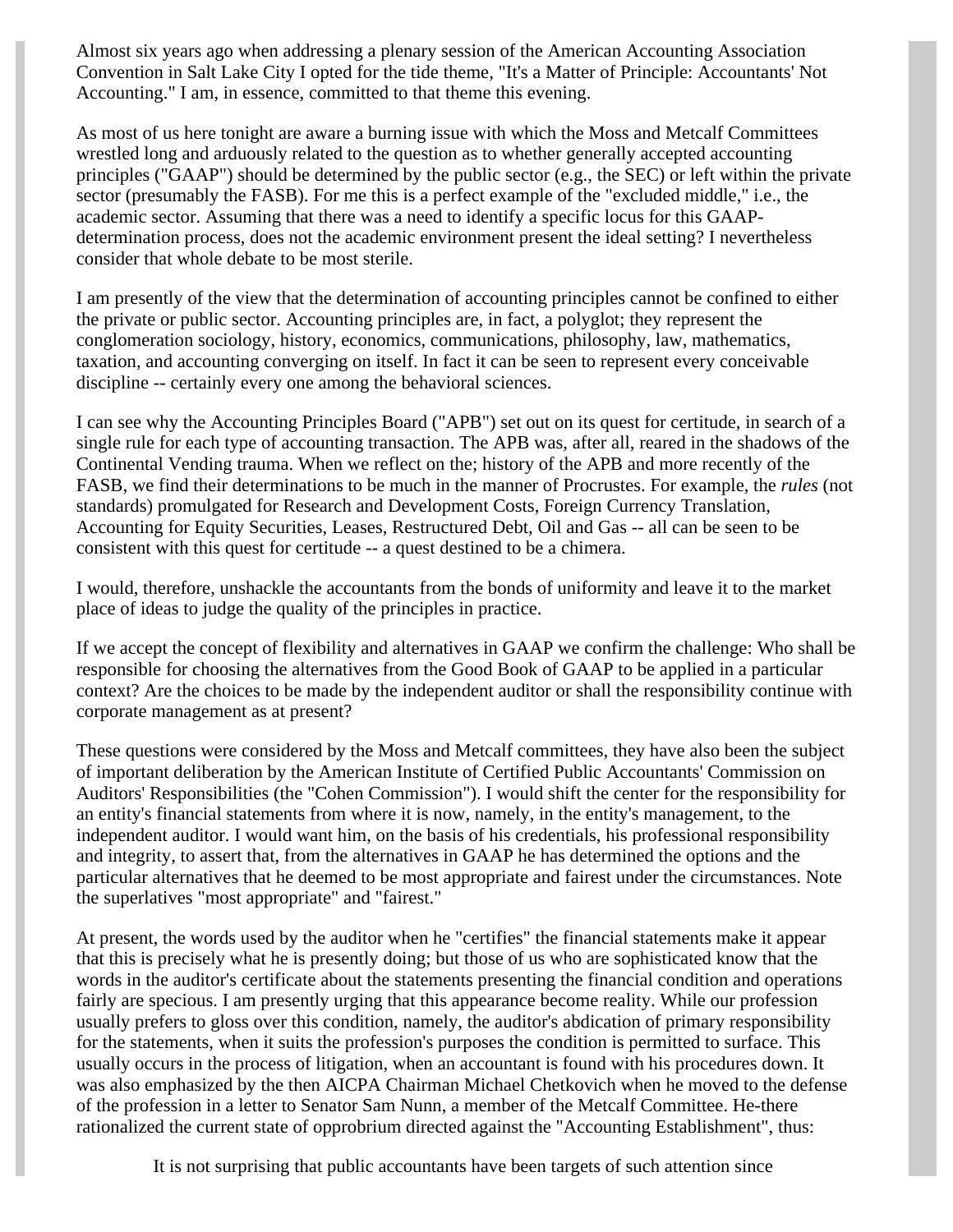they are important to the process of financial disclosure. Much of the criticism has its origins in the misconception that financial statements are prepared by auditors. The preparation of financial statements is the responsibility of management. The auditor's responsibility is to examine them for conformity with generally accepted accounting principles...

I would put the profession's performance where our fees are. In short, to give to the public that for which we are exacting billions of dollars in fees each year.

Nor should the selection of the particular alternatives or options from the book of GAAP be made in an environment of intimacy between the auditor and the client's management. Instead, I would have these determinations made consistent with the "Sunshine Standards" presumed to be applicable in governmental deliberations -they should be "open covenants openly arrived at"; these covenants would then become a matter of public record. Nor would management then be permitted to squeeze a contrived transaction into a particular accounting alternative in order to achieve a preconceived accounting consequence. This "new wine into old bottles" phenomenon should be recognized by the auditor whenever it occurs, and he should thereupon apply a more appropriate, a fairer, alternative -- all to avoid misrepresentations and misapprehensions.

This leads to the recommendations made by the Metcalf Committee based on the testimony of many witnesses during the course of its hearings, namely, that each publicly-owned corporation create an independent audit committee of its board of directors.

I will leave, for the present, the questions, first, just how "outside" are the ostensibly outside directors, and then second to determine just how "independent" are the members of the ostensibly independent audit committee.

In a few instances reviewed by me thus far I find that the terms "outside" and "independent" are essentially terms of art, full of sound and fury but signifying precious little.

I do want to make clear that if really, fully and effectively implemented, a truly independent audit committee could well represent the keystone in the arch of corporate visibility and accountability. This could result from such a committee stemming from the apogee of the "corporate inside" reaching out to the independent auditor, who should stand as the surrogate for the "corporate outside." But then, to the extent this "outside" also includes shareholders as well as all others, the audit committee, derivative from the board of directors, elected by the shareholders, might also be deemed to occupy a role in behalf of the "corporate outside." Hence the keystone metaphor.

If my "let many flowers grow" proposal were to become operative, I would then assign an even higher responsibility to the FASB. Thus, if it is no longer to set standards for *accounting,* I would look to it to oversee the standards of the *accountant.* By this critical shift I mean for the board to proceed diligently to review the accounting alternatives which are being applied in practice, in the particular corporate context, and to ask, "Did the particular auditor then and there apply the best of the alternatives available in the book of GAAP? If not, why not?"

It is this oversight responsibility which should serve to prevent the Greshamizing of accounting principles in practice; to avoid the race for the bottom which might result from auditors competing to accommodate possibly improper proclivities on the part of their clients' management.

I would look to such a resurrected or reoriented FASB to maintain a close and effective liaison with the accounting profession's disciplinary process - all for the purpose of exorcising evil and those who persist in its perpetration.

With particular relevance for the implementation aspect of the evening's dialogue, the American Institute of CPAs last Fall moved anxiously, possibly even in violation of its own bylaws to forestall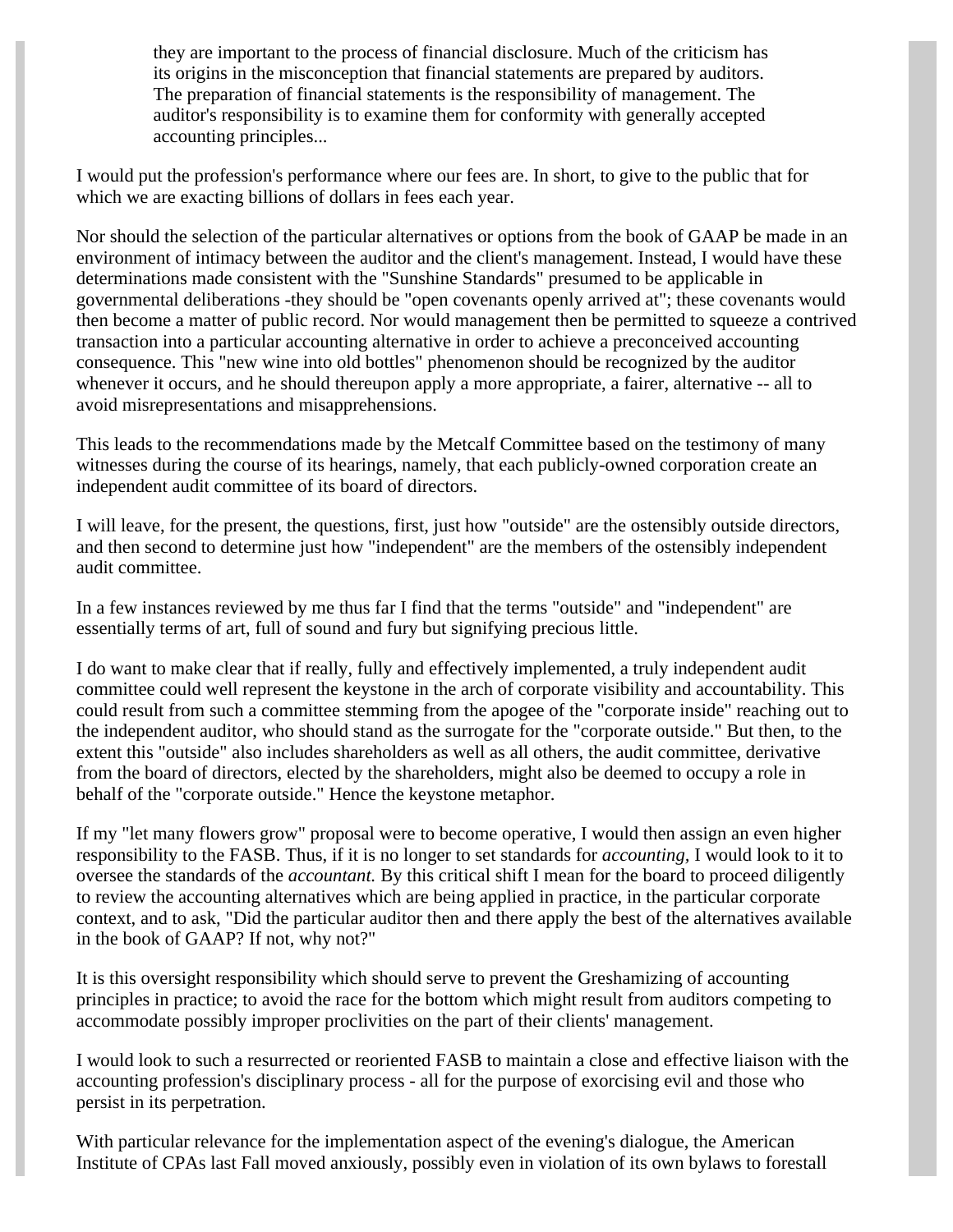Congressional action to enforce some regulatory constraints on the profession.

Thus, Council of the AICPA voted to bifurcate the Institute's membership into a Big League and a Bush League -- the former for firms identified with public corporation audits, the latter for the privates.

For me this would be legitimizing and concretizing the existing power structure of the profession. It would be concentrating the power in those very firms comprising The Accounting Establishment which have, in fact, induced the crisis in confidence and the gap in credibility, which I will be considering presently. This development is sadly remindful of Adlai Stevenson's comment, "This is the first time I have ever heard of a party going into battle under the slogan, "Throw the rascals in.' "

If the past be prologue I predict that this Noble Experiment is destined to fail and to be seen in retrospect as a major PR ploy to forestall governmental intervention.

You are undoubtedly aware chat the "forces of destiny" induced me to keep a box score of the actions taken by our most prestigious American Institute of Certified Public Accountants to discipline chose of its members who have gone astray. Such actions, as published in the annals of the AICPA (presently in the *CPA Letter)* for the eight-year period, 1970 through 1977, are summarized as follows:

| For conviction of bribery                                                                                                           | 23             |
|-------------------------------------------------------------------------------------------------------------------------------------|----------------|
| For failure to file (or for false filing) of personal returns                                                                       | 22             |
| Because of revocation or suspension of member's certificate by this state-<br>licensing body (where specific reasons not indicated) | 21             |
| For conviction of grand larceny, embezzlement, extortion, theft, perjury and<br>corresponding high crimes                           | 14             |
| For conviction of mail fraud                                                                                                        | 8              |
| For failing to disclose (or for false disclosure) to the SEC or IRS                                                                 | 6              |
| For substandard auditing and reporting                                                                                              | 5              |
| For conviction of involvement in the Equity Funding fraud                                                                           | 5              |
| For lack of independence                                                                                                            | 5              |
| For moral turpitude and other undisclosed crimes                                                                                    | 4              |
| For solicitation and advertising                                                                                                    | 4              |
| For violation of securities laws                                                                                                    | 3              |
| For fraud on CPA exams or application thereof                                                                                       | 2              |
| For refusal to cooperate in grand jury or state investigations                                                                      | $\overline{c}$ |
| For failure to pay for securities                                                                                                   | 1              |
| For obstructing justice                                                                                                             | 1              |
| For failure to acquire sufficient information                                                                                       | 1              |
| For threatening to inform on client                                                                                                 | 1              |
| For filing false reports with HUD                                                                                                   | 1              |
| For inadequate disclosure in footnotes                                                                                              | 1              |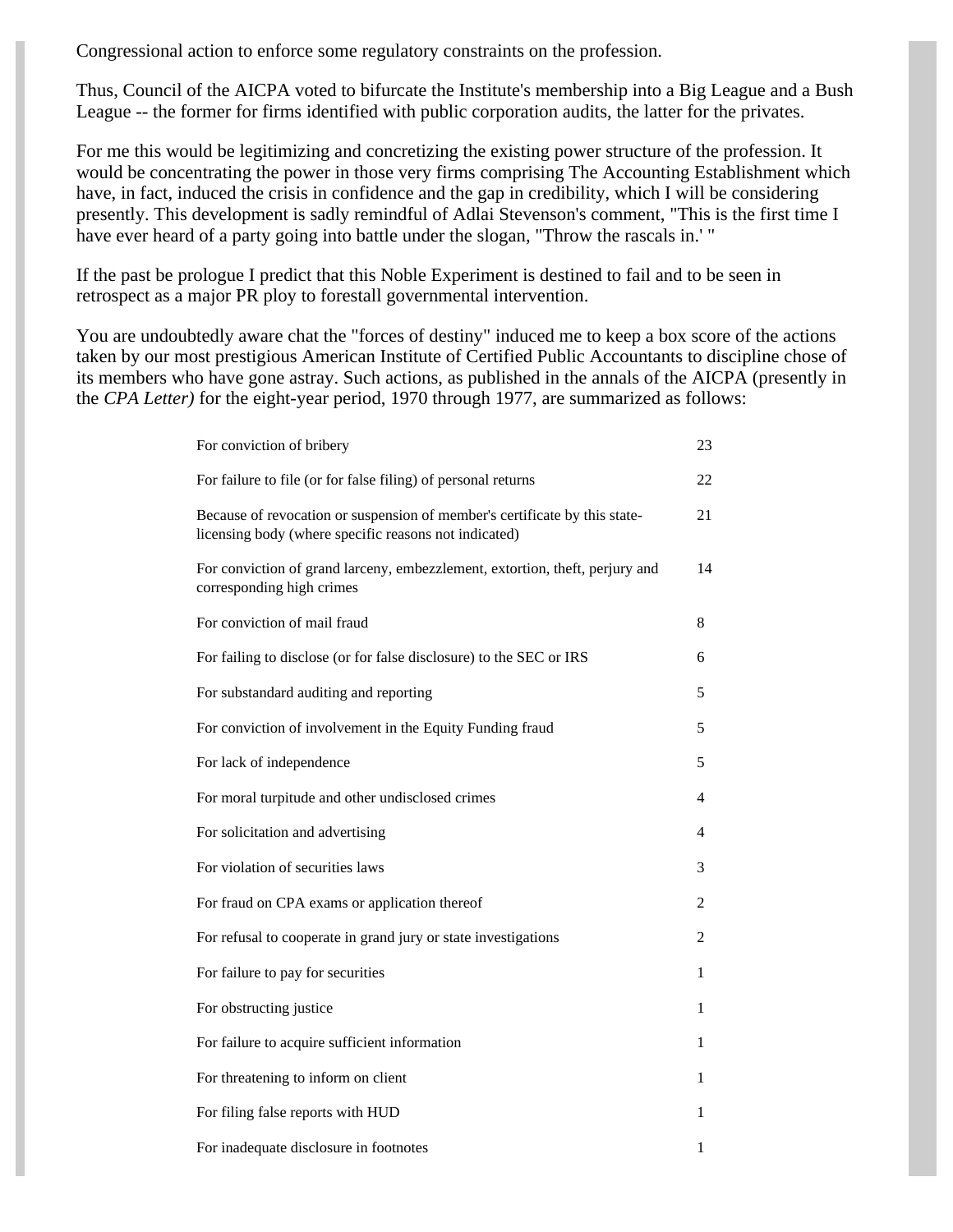#### A TOTAL OF 130

Study these constabulary actions with all your might and you will not find the perpetrators of the *causes celebres,* those who have induced the crisis in confidence or the credibility gap in our profession - excepting for the inexorable disciplining of those who were convicted of the felonies in Equity Funding and National Student Marketing.

I had occasion recently to write to the head of the Ethics Apparatus at the AICPA inquiring as to the status of the proceedings against the Penn Central auditors -proceedings which I was constrained to initiate precisely seven years ago. His response (which I quote in full): "We continue to maintain an open investigation file on the Penn Central matter since there is still active litigation involving the auditors."

This incident is related with almost sardonic delight; it does illustrate most effectively the basis for my indignation. Thus, a January, 1978, issue of the *CPA Newsletter* devoted more than half a page to a disciplinary action taken by a Trial Board against a member because of acts deemed discreditable to our profession. In view of the space devoted to that action I could not help but presume that the Institute had determined to reconsider the Maurice Stans affair in the light of disclosures before the New York Board of Regents.

Alas! It turned out that our colleague's discreditable acts consisted of his failure to take a CPA improvement course as he had promised to do, and, further, God save the mark, he failed to return a form W-2 to a client.

This, mind you, is the kind of stuff which preoccupies the attention of the mature, sophisticated certified public accountants and lawyers, *et al.,* in our Ethics Division, with a full panoply of committees, trial boards, and the like.

Can you see why I accuse the Division, *et al.,* of acting like the blind guides of Scripture those who "strain at a gnat while swallowing camels"?

The new SEC identified division of the AICPA maintains that it will succeed because it has implanted as its "keystone" a system of peer review.

We have had manifestations of what our colleagues can do if they really want to review the work of their colleagues. Thus, Touche Ross got a good look at Haskins' & Sells' activities at Equity Funding; reciprocally the latter saw what the former was doing at U.S. Financial. Price Waterhouse looked in at what Arthur Andersen did wrong at Mattel; but then Arthur Andersen carried on some postoperative analysis of Arthur Young's activities at Lockheed. Leidesdorf saw what PW failed to do at Gulf. (I don't presently know who did probe or is probing Leidesdorf's involvement in Tidal Marine International Corp.)

Now then, having found these aberrations, did our colleagues do that which, in my view, the AICPA Code of Professional Ethics requires of them, namely, to initiate a disciplinary action against the malefactors? If they did I don't know of it -- in any event, the published bans do not reveal any action by the awesome disciplinarians in the AICPA Ethics Division.

Nor has the SEC earned my unqualified approbation. True, it has brought to the fore some of the perversity perpetrated by the giants in our midst -- Touche Ross, Haskins & Sells, Price Waterhouse and Peat Marwick Mitchell. It has also reached several in the second tier of the profession's hierarchy. But even in thus reaching out the SEC has moved only in the way in which porcupines are reputed to make love -- very gingerly.

In this regard, let me recite for you what I believe to be only the most recent glaring manifestation of the SEC's lack of forthrightness.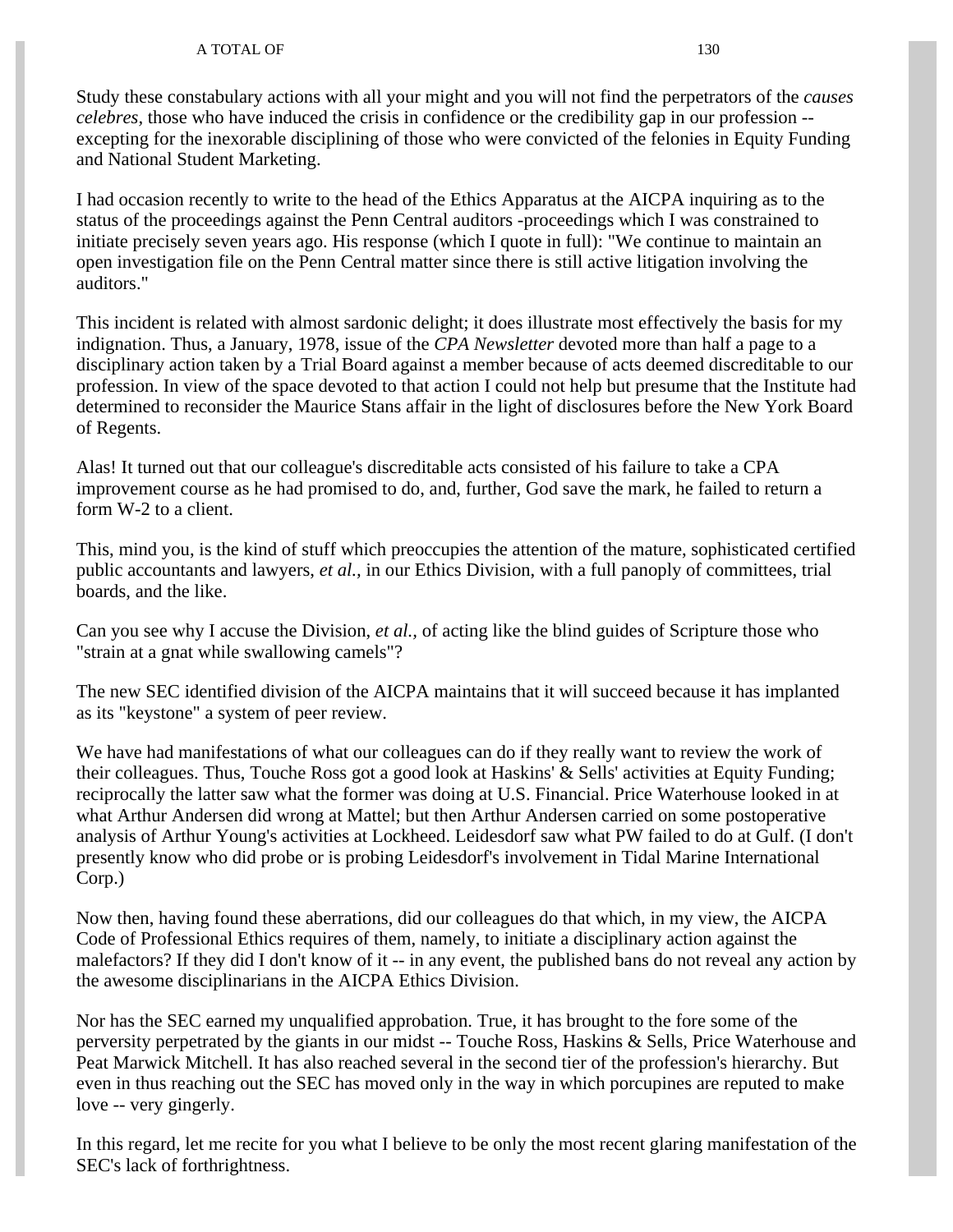In July, 1975 the Commission promulgated its monumental Accounting Series Release Number 173 exposing the actions of Peat Marwick Mitchell in no fewer than five major fiascoes: Penn Central, National Student Marketing, Republic National Life, Tally Industries and Stirling Homex.

For these transgressions PMM was prohibited, for a brief period, from taking on some new public clients and was constrained to expose some of its mode of conduct to a special review committee (one acceptable to the firm and the SEC). In addition the firm had to consent to decrees of the court enjoining it from violating the Securities Laws again in the future.

So it was that in mid-1975 the firm was subjected to an elaborate tongue lashing, made to do some brief penance and to foreswear future violations. Significantly the firm obtained a clean bill of health from one of its peers, Arthur Young & Company in late 1975, and a limited clear bill from the special review panel.

But lo!! Just last fall the SEC filed a complaint against Sharon Steel Corporation, its holding company (NVF) and several individuals, especially Victor Posner, alleging a catalogue of corporate and individual misconduct (e.g., using assets of public corporations as though they were those of a strictly private fiefdom). Aside from these enormous perquisites which apparently escaped the auditor's attention, SEC complaint spelled out the following distortions in the audited financial statements of Sharon Steel:

In 1975, Sharon reported \$25,520,000 pretax earnings, \$13,878,000 of which earnings were overstated because of a number of improper accounting devices used by Sharon...

Among these improper accounting devices, we are told, were:

In 1975 approximately \$7,050,000 of Sharon's pre-tax earnings were properly attributable to Sharon's 1974 earnings...

In 1975 Sharon improperly revalued virtually its entire iron ore inventory, by creating a certain type of iron ore pellet (called ITPV)... This device created \$4,929,000 in 1975 pre-tax earnings... and added approximately 40% to Sharon's actual 1975 pre-tax earnings of under \$12,000,000...

There were further allegations of "Misrecording of Iron Scrap Inventories," "Recording 1976 sales as -1975 sales," and several other categories of the fouling of GAAP and GAAS in Sharon's audited financial statements for 1975.

That reference in the SEC complaint to the Inventory hoax is especially intriguing -- it may be worth our consideration for a few minutes.

Sharon, like most steel companies, has been maintaining its iron ore inventories on a LIFO basis. Consequently, these stocks are carried on their balance sheets at debased, historical costs.

Assume now that Sharon had three piles of such ores labeled, respectively, as "L," "S." and "D" -- each with a LIFO carrying value of \$1 million.

Alchemist Posner takes the three piles (all having a consistent metallurgy) and combines them, and Abracadabra! He says he has a new product. This being a new product he puts an \$8 million price tag on it, and into the 1975 closing inventory it goes with that number, producing a \$5 million hypo for that year's income.

Why, it's so deceptively and cleverly simple -- one wonders why it isn't done each day.

And now, it should be noted, that among those who saw and were bedazzled by the Posner Alchemy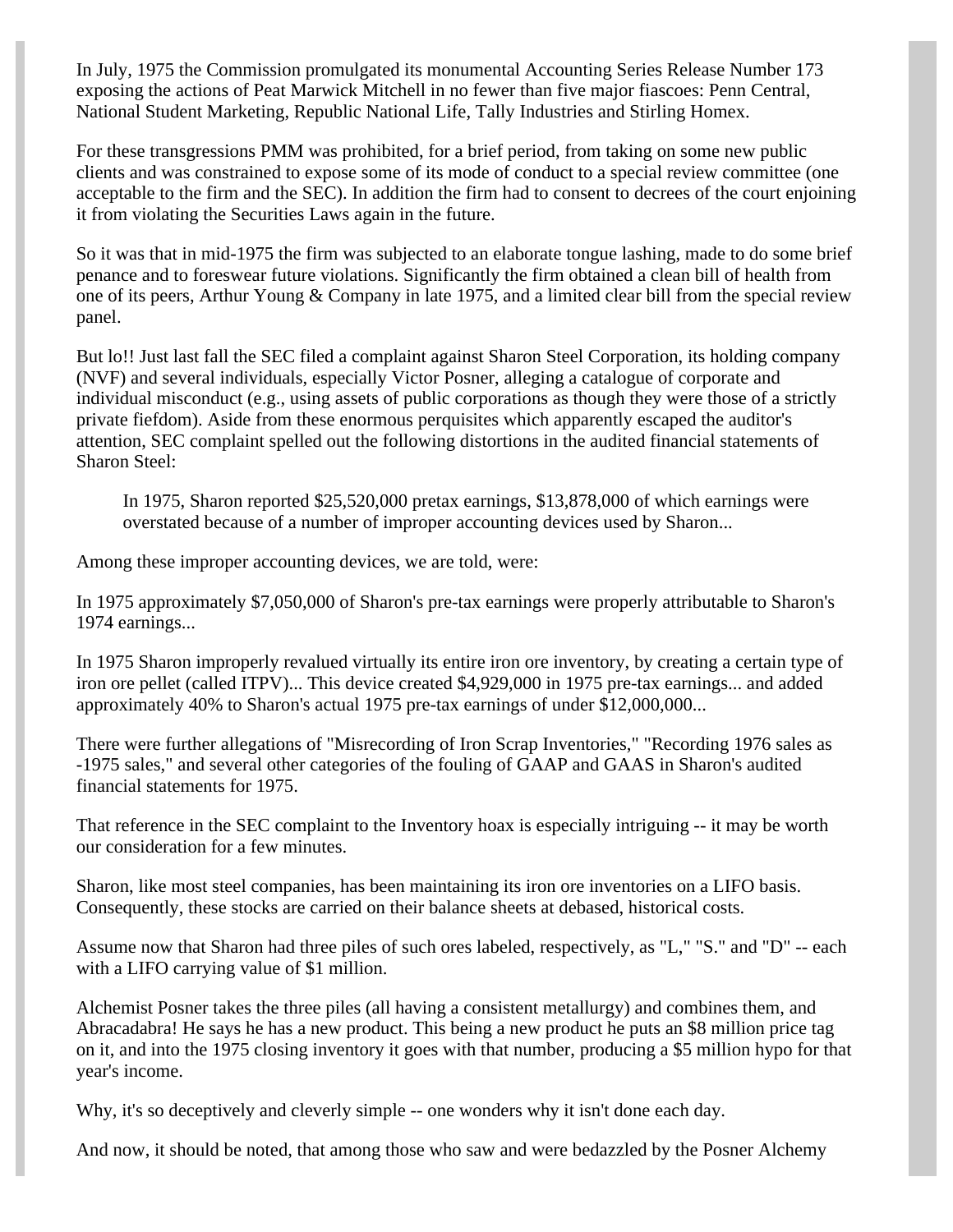(according to an opinion by Federal District Judge C. F. Poole of California) were "members of (Sharon's) outside accountant staff." The court branded the 1975 financial statements as "at best the cultivated product of questionable fluctuations and self serving maneuvering of accounting procedures." This, he said, was perpetrated "with some concurrence of respected outside accountants."

And here it must be told, Sharon's "respected outside accountants" for 1975 happened to be, you guessed it, Peat Marwick Mitchell & Co. Now, mind you, that 1975 audit was performed after PMM had been inculpated in ASR 173, pleaded *mea culpa* and promised to mend its ways (and, it might be added, after AY earned its more than a half million for its PMM peer review and its "A-OK" published seal of approval).

If it had been PMM which "blew the whistle" on its client after it discovered the ways in which it "had been had" I might manifest some compassion. Instead, it would appear from a *Business Week* article this mare's nest was uncovered by Haskins & Sells -- and not because the firms was engaged in *a probono* expedition. Instead, H  $\&$  S's client, Foremost-McKesson  $\&$  Robbins was being threatened by a takeover by Sharon. Since Foremost chose not to fall into the Posner empire it had its auditors do a review of the Sharon accountings -- and lo!! while much of the detailed evidence is still under a court order of confidentiality, enough has surfaced to demonstrate the ineptness and/or scienter on the part of PMM. (It was in a proceeding brought by Foremost to enjoin Sharon from proceeding with the take-over that Judge Pool made the foregoing pronouncements.)

For these and other reasons I share the judgment of the former Chief Accountant of the SEC, Professor John C. Burton, who testified at the beginning of this month before the Moss Committee, thus:

Unfortunately, I do not believe that the new divisional structure is adequate to provide either effective surveillance over accounting practice or the institutional stability required by the profession. While it is a significant step forward compared to the previous efforts by the AICPA at professional discipline and many of its characteristics may be utilized in the development of an effective system of professional self regulation, in the final analysis I believe that the AICPA system as a whole must be characterized as insufficient.

Why does he despair for the contemplated AICPA - PR (i.e. peer review) apparatus? His "point 3":

In addition to the legal problems associated with a private surveillance mechanism, there are serious problems of public perception which will exist. The AICPA program, under which major accounting firms will review each other, is likely to be seen as a process of mutual back-scratching. While a prestigious group of persons will be gathered to serve as a Public Oversight Board, it is highly doubtful that a part time group can either in fact or perception provide "an effective substitute for statutory regulation" as the AICPA contends.

It now appears that the Arrogance of Power (or is it the Power of Arrogance?). Who is it that turns up as the Chairman of the Executive Committee of the SEC-1st division of the AICPA? You guessed it -- the \$800,000 a year managing partner of PMM. And this, mind you, when one of his partners is slated to be the next Chairman of the AICPA as a whole.

When he was challenged at the hearings of Congressman Moss's Oversight and Investigations Committee on this potential concentration of power in a single firm, the managing partner responded that if that is what the fates should decree he was prepared to accept his destiny. O tempore! O mores!

I turn, finally to the proposal I advanced in my *More Debits Than Credits* which induced Professor Anthony's invective against me, his assertions that the proposal was remindful of Communism, Facism and Orwell's 1984. Thus, I proposed a Corporate Accountability Commission. In that connection I stated:

Coming within the ambit of such a commission would be the coordination and possibly even the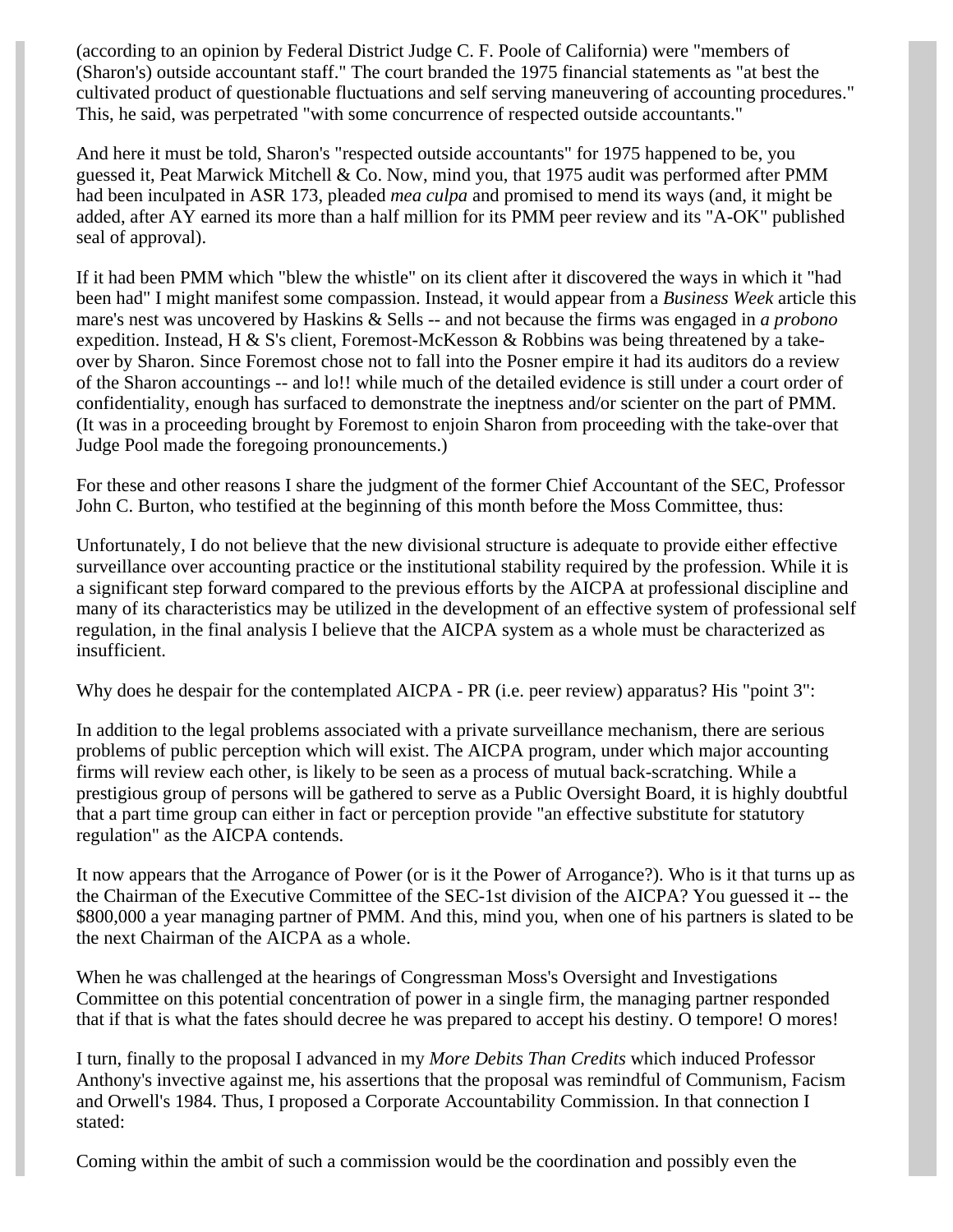overseeing of functions presently housed in the Securities and Exchange Commission, Federal Trade Commission, General Accounting Office, agencies responsible for a particular industry or nexus of industries (Interstate Commerce Commission, Federal Communications Commission, Federal Power Commission, Civil Aeronautics Board, Cost Accounting Standards Board, and even the Comptroller of the Currency and the Federal Deposit Insurance Corporation). The Internal Revenue Service might be included to the extent that its functions impact upon or relate directly to the principal responsibilities of such a Corporate Accountability Commission.

Would that I could see what there is in that proposal to cause Professor Anthony's nightmares of Red Shirts and Black Shirts.

Significantly, as I made clear in that very context, my proposal was inspired by an article by my friend Professor William Cary, who now turns up as one of the 51,000 a day overseers of the SEC-1st division of the AICPA.

Frankly I see my proposal as entirely consistent with the Constitutional process of checks and balances. I do not see the proposed Corporate Accountability Commission as being more Communistic or Facistic or Orwellian than, say, the Federal Reserve Board of Governors.

It may well be that, from the vantage of the present, I might have proposed, instead, a Joint Congressional Committee constituted, say, by Congressman Moss's committee and that of the late Senator Lee Metcalf, the Subcommittee on Reports, Accounting and Management.

And the intervening two years since *More Debits Than Credits* was published have, if anything, added emphasis to the need for such a commission or a committee.

Thus, if a G. William Miller or a Bert Lance is not fit to exert power in the government sector, should he be permitted to do so in the public corporation sector -- at least before he has demonstrated his credentials openly, fully and forthrightly, and subjected them to the process of cross examination?

Should the managing partner of an accounting firm plagued by major fiascos during the recent past be permitted to move into a position of enormous power in the corporate sector without being made to respond, openly and on the record, as to where he should have been?

In successive disclosures we have learned about the International Telephone & Telegraph Corporation, how its counsel and prestigious financial advisors cuckolded the Internal Revenue Service, the Securities and Exchange Commission and how its perfidious conduct reached to the very highest levels of the Justice Department of our Nation -- even forgetting for the present its intrigue in the affairs of other Nations. I would expect such a Corporate Accountability Commission to question whether those executives, etc., should be permitted to retain their positions of power in the executive suite.

I would expect such a commission to challenge the right of a convicted felon to sit at the head of a giant corporation in our military and industrial establishment. After all, if there are constraints on heads of labor unions, pension funds and security firms, should a giant corporation be sacrosanct?

The commission envisaged by me might also be charged with the responsibility

for confirming persons aspiring for the: Financial Accounting: Standards Board and/or the newly conceived Public Review Board for the SEC-1st Division of the AICPA.

Why these strident notes? Essentially because the modern corporation is an enormous power complex -impacting critically on the economic, social, political, moral, legal, cultural in fact, every conceivable aspect -- of our existence. As a consequence the conduct of these corporations is too critical to be left to the flowering of their bottom lines.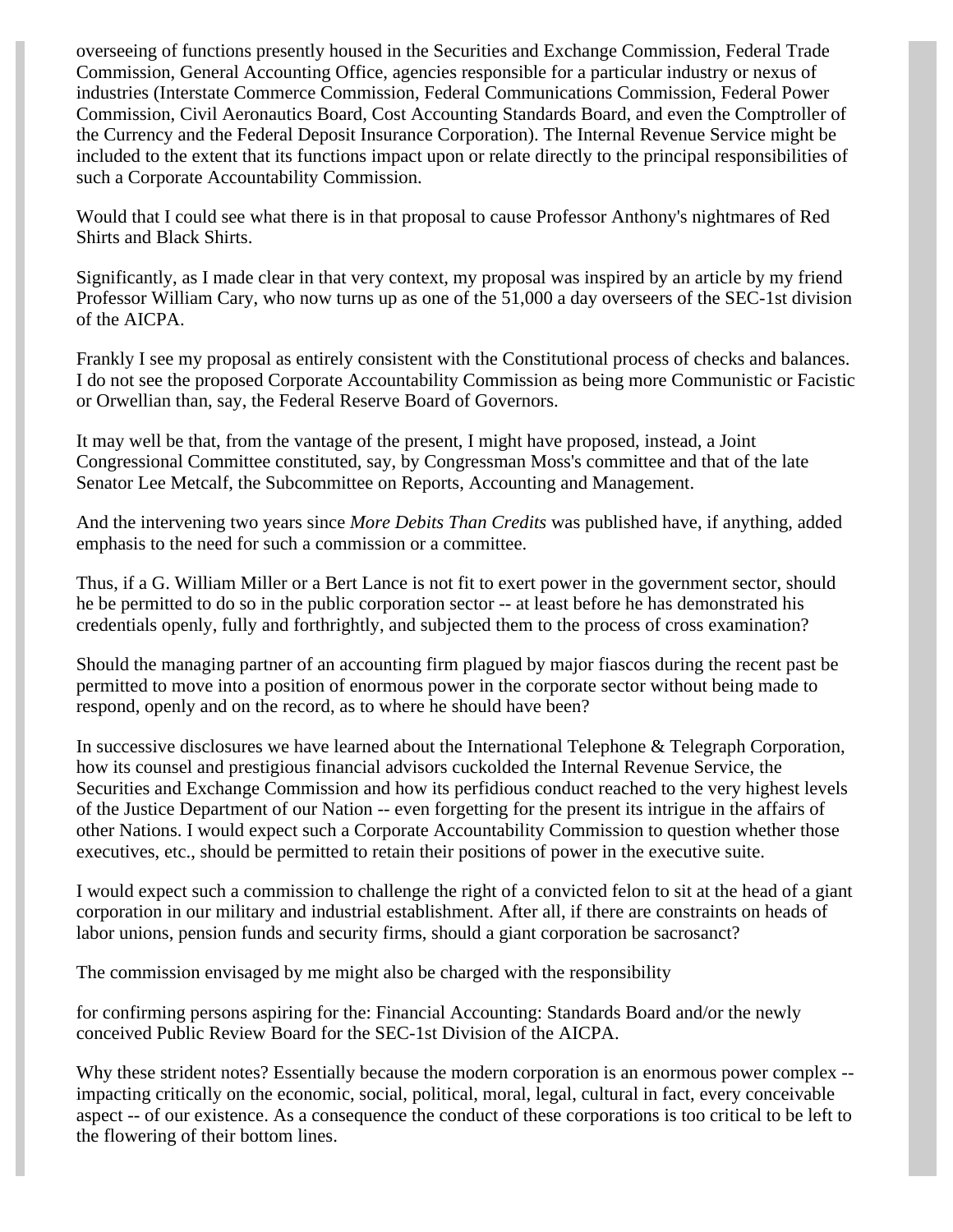Remember Lord Acton's dictum: Power corrupts and absolute power corrupts absolutely. Add to that the wisdom derivative from the Oval Room: Power exercised insidiously corrupts insidiously.

I do not pretend to have all the answers, certainly not the ultimate answer. Because the issues are so compellingly urgent, I wrote to Professor Anthony and the late Senator Metcalf last Spring that I would welcome a free and open dialogue with that professor -- in Washington, Boston or here. It is, indeed, a very special privilege that the dialogue occurs as an Emanuel Saxe Distinguished Lecture.

## **DR. ROBERT N. ANTHONY**

Last October when Abe spoke at my school, I was not able to be present at his meeting. I'm very glad that finally we can share the same platform.

I want to make one thing very clear at the beginning. I certainly am not attacking Briloff as a person; I am attacking Briloff's ideas. The distinction which he made at the beginning of his remarks is an important one. Abe and I have met before and carried on a conversation without coming to blows, and I trust it will always be that way.

When I said that his proposal was a fascist proposal I wasn't name calling; I meant that literally. In Fascist Italy, in the days of Mussolini, there was a large governmental agency that had supreme authority over business companies. It laid down detailed rules as: to how businesses should operate, and it had power to enforce those rules. I consider that agency one important feature of the system that we call Facism.

Abe says that in the next portion of this debate he will tell you about his corporate accountability commission. Let me tell you about it now. I will quote from the proposal that he made both to the Moss Committee and to the Metcalf Staff. You can judge for yourself whether this fits the description of fascism as you understand it. "I propose the establishment by Congress of the Corporate Accountability Commission. Such a Commission's mandate would include the responsibility for studying, determining, and promulgating standards pertaining to corporate morality, anti-trust and monopoly aspects, accounting, accountability, and corporate tax policy, on a national and multi-national scale. Coming within its scope would be the coordination, and possibly even the overseeing of functions presently performed by the SEC, the Federal Trade Commission, the General Accounting Office, [and a long list of government agencies that regulate various parts of our economy]. The Internal Revenue Service might be included to the extent that its functions impact on or relate directly to the principal responsibilities. I would look to the Corporate Accountability Commission to establish procedures for disciplining and even ostracizing persons identified with any of the professions charged with a public responsibility. In addition, I would look to such a commission to professionalize corporate responsibility and to act about those who may have violated the established standards of conduct appropriate for their positions. It may even be that the role of such a commission would embrace a judicial function. Such an extension might take the right of a trade court."

In short, what Abe proposes is a body which is going to set rules for all businesses, enforce these rules, and operate a judicial system. He includes, within the purview of this system, not only accountants, which was the initial subject of the hearings, but also management and directors. If they don't live up to the rules that the commission lays down, they get punished. I submit that it is not an exaggeration to call this a fascist proposal.

Our topic is supposed to be, "Who sets accounting standards?" I think therefore we should rule out all discussion about sins that may exist in the practice of accounting; whether Sharon Steel did or did not, in a particular instance, use appropriate accounting; whether Peat, Marwick, Mitchell did or did not exercise proper diligence in finding out what Sharon Steel did, and so on. These are important questions, but they are not the questions that we are supposed to be discussing tonight. We are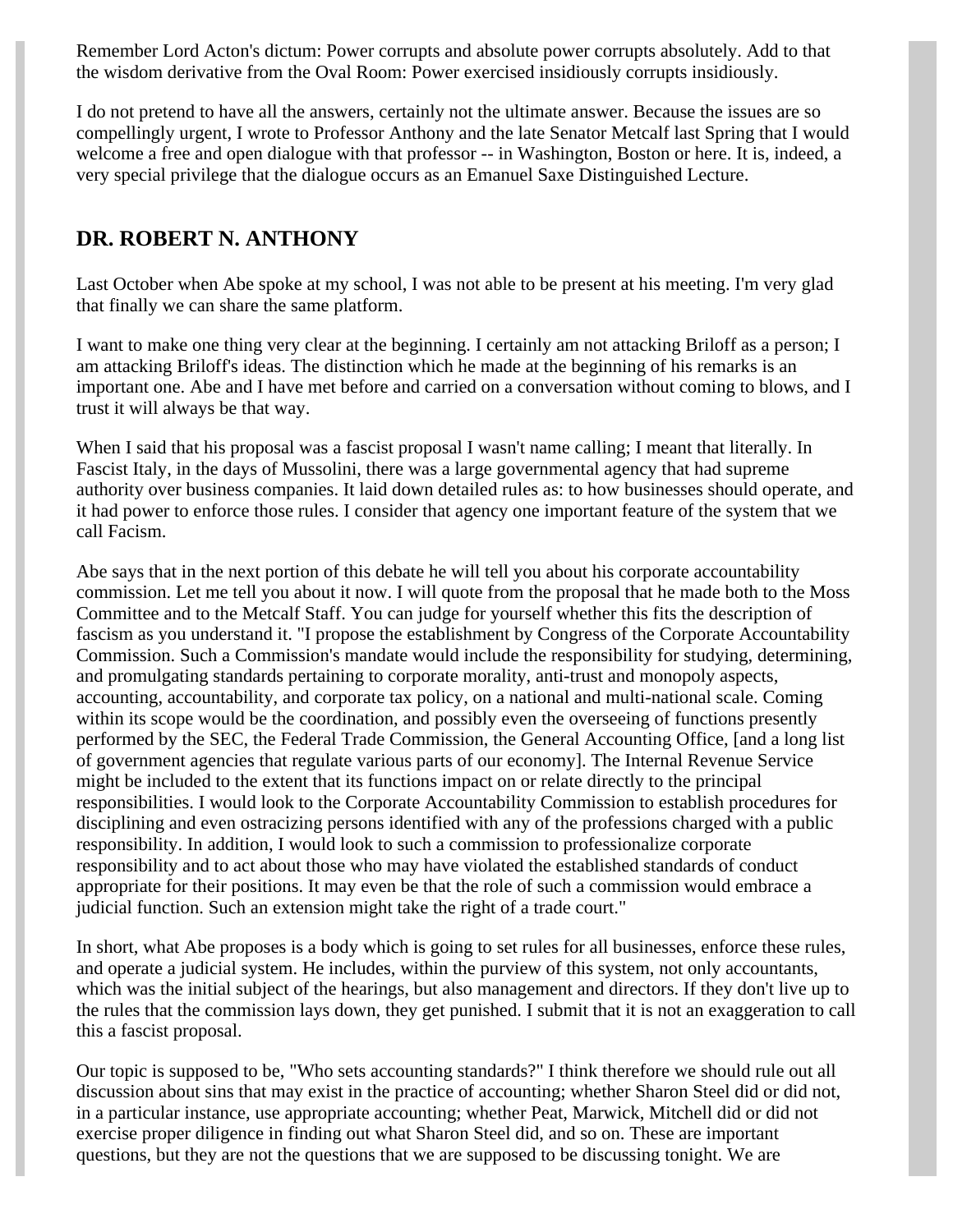discussing the question "Who sets the standards that govern the accounting numbers that appear on these financial statements?" No matter who sets the standards or how they are set, we all know there are going to be people who do not adhere to the standards. There are embezzlers in banking, there are quacks in medicine, there are people who give a bad name to any profession. Their existence does not mean that we should change the laws of embezzlement or that we shouldn't do the best we can to improve the practice of medicine. Standard setting is a different matter than standard enforcement.

My position is that accounting standards should be set by a private sector body, specifically the Financial Accounting Standards Board. I thought that Abe's position was that his corporate accountability commission, a government agency, would set the standards, and the quote that I read indicated to me that that's what he had in mind

Although Abe may clarify what he has in mind when his turn comes again, I guess from what he said in his opening remarks, this is not his present position. Rather, his remarks were principally addressed to the question, "Do we need accounting standards at all?" The general premise since the 1960s has been: yes, there should be some body that develops a general framework of accounting. Without such a body, it is unlikely that we will get financial statements from individual companies that will be comprehensible to those who use them. The argument about whether there should be such a body was quite hot in the 1960s. There were those that felt, as I gather Abe feels, that there should not be a standards setting body, that we should leave it up to the judgment of the management of individual companies to record in the financial statements the situation as they saw it, using whatever practices they thought appropriate.

It was decided, somewhere the 1960s, that this laissez-faire approach wouldn't work. It simply resulted in too much diversity of practice, too much misunderstanding on the part of the public. There needed to be a common set of ground rules. There have been attempts by the private sector to develop this common set of ground rules. The first two attempts made some progress, but not enough to satisfy most of us. In 1973, the then existing body, the Accounting Principles Board, went out of business, and the Financial Accounting Standards Board came in. Along about that same time, the American Institute of Certified Public

Accountants adopted its Rule 203 which said that a public accountant should abide by the principles that the authoritative bodies laid down, and that if a company they audited did not do so, the public accountants were required to call attention to the departure and qualify their opinions accordingly.

This was a very controversial action. At the time, a great many people felt that this placed the accounting profession in a straight jacket. They preferred to let the accountant look at the situation, call the shots as he saw them, and thus prepare the annual report. I think Abe is saying that we should go back to this approach to auditing. He said "let many flowers grow," let the auditors in a given situation record the facts as they see them. I may be wrong in this, but if this is what he means, it seems to me the results are likely to be quite different than what he has in mind. I have an analysis of all the standards that have been adopted by the Financial Accounting Standards Board, and I'll take the simplest one to try to illustrate the point that I'm going to make. It happens to be one on which I think Abe has a fairly firm view, Financial Accounting Statement #2, Accounting for Research and Development Costs.

Now the Financial Accounting Standards Board said that by and large you must expense research and development costs in the year in which they were incurred, rather than capitalizing these costs and charging them off over the life of the products that result from the research and development process. This tabulation shows how various people felt about this proposal as evidenced by the comments they made to the FASB when it was being considered. Three academicians agreed with-the FASB, eleven did not. Six major accounting firms agreed, three did not. Thirty-four businesses agreed, seventeen did not. Now, I'm not trying to say who is right and who is wrong in this controversy about research and development costs. I am trying to say that if we adopt the philosophy of "let many flowers bloom," then we are going to see the diversity that's indicated in these comments reflected in annual statements, even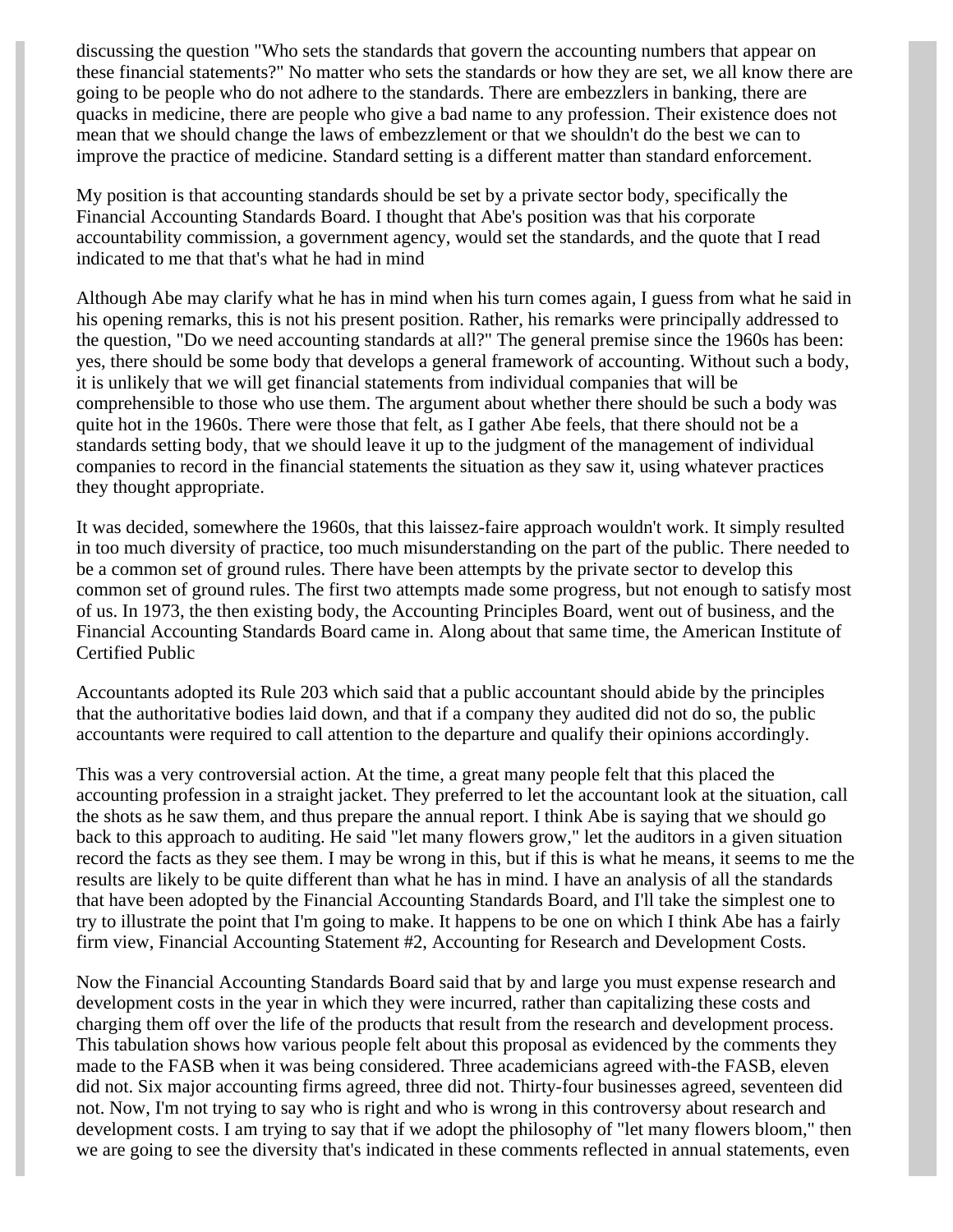though This diversity does not reflect any difference in the underlying situations in the companies chat these annual statements report on. They will reflect, strictly, differences of opinions of the people responsible for preparing these statements. So we would expect that some companies would capitalize research and development costs, and ocher companies would not. Or some auditing firms would have as a firm policy, capitalize research and development costs; ocher firms would say, don't capitalize research and development costs.

Now I submit chat There is no immutable truth about research and development costs. As in all tough accounting questions, there is support on both sides. The FASB hears arguments, and having done so, it tries to come up with a principle that seems to be the most appropriate, all things considered. For research and development costs, the issue was straightforward and clear. On the one hand, there is no doubt chat research and development costs conceptually do benefit future periods. That is the only reason you'd spend the money, to produce products chat are going to produce revenue in future periods. But on the ocher hand, the amount of benefit to the future period is uncertain. And so the Financial Accounting Standards Board, weighing chose essentially two arguments, decided, "we think the uncertainty of making judgment outweighs the benefit of trying to spread d is cost over future periods. We are going to lay down a standard saying, don't do it, charge it to expense."

I think that this process is the best way of reducing the amount of diversity in financial statements. I think there's an implication if auditors were only to go in and call the shots as they saw them, that all of a sudden truth would emerge, and we would have financial statements that unequivocally told the truth about these companies. There's no such thing as absolute truth or being right about a great many of these points, and it is essentially for that reason that we need a set of standards that somebody should put down and agree to.

I will not give in any depth my reasons for concluding that the Financial Accounting Standards Board is the best body to do this job. Originally, I intended to do so because I thought, based on the quotations that I read to you, that Abe's position was that the government should set accounting standards. Let me just say briefly that the Financial Accounting Standards Board is well equipped for the job and that it has already demonstrated an ability to do the job better than any government agency that has tried it. It has done far more work, and on far tougher problems, than its nearest analog, the Cost Accounting Standards Board. It has a very competent staff, and I assure you that it is extremely difficult to find people who are interested in sitting down and thinking through the problems involved in developing accounting concepts and standards.

The FASB has set up a procedure that is well designed to elicit everybody's views on the topics it has on its agenda. It sends out, first, a discussion memorandum that lists the pros and cons on the issues. People are encouraged to respond to that memorandum, either in writing, in testimony at open hearings, or both. Many do so. They may criticize the discussion memorandum, they may agree with some of its points, or they may disregard it and give their own ideas on the topic. All of this grist goes into the mill. The Board considers it and then issues an exposure draft, which gives the board's tentative conclusions on this particular issue. Tens of thousands of copies of this draft are sent around for people to comment on. These comments come back, and the Board considers them. Its staff has an intricate, good mechanism for summarizing these comments and arranging them in such a way that they are useful to the Board. Board members use these points for arguments among themselves and finally reach a conclusion. I don't think that the government is likely to set up a procedure that can match this one for eliciting and analyzing pro and con arguments on a particular issue.

Abe has one other part to his proposal as I understand it. The main part is, "Let many flowers grow,)' let the accounting firms use whatever standards they prefer in reporting the results in a given company. The second part of his new proposal would be that the work of the auditors would be checked by the audit committee of the company's board of directors. He made some comments that indicated that he didn't think audit committees as currently constituted were actually to be trusted. I assume he didn't mean a personal reference to me with that conclusion.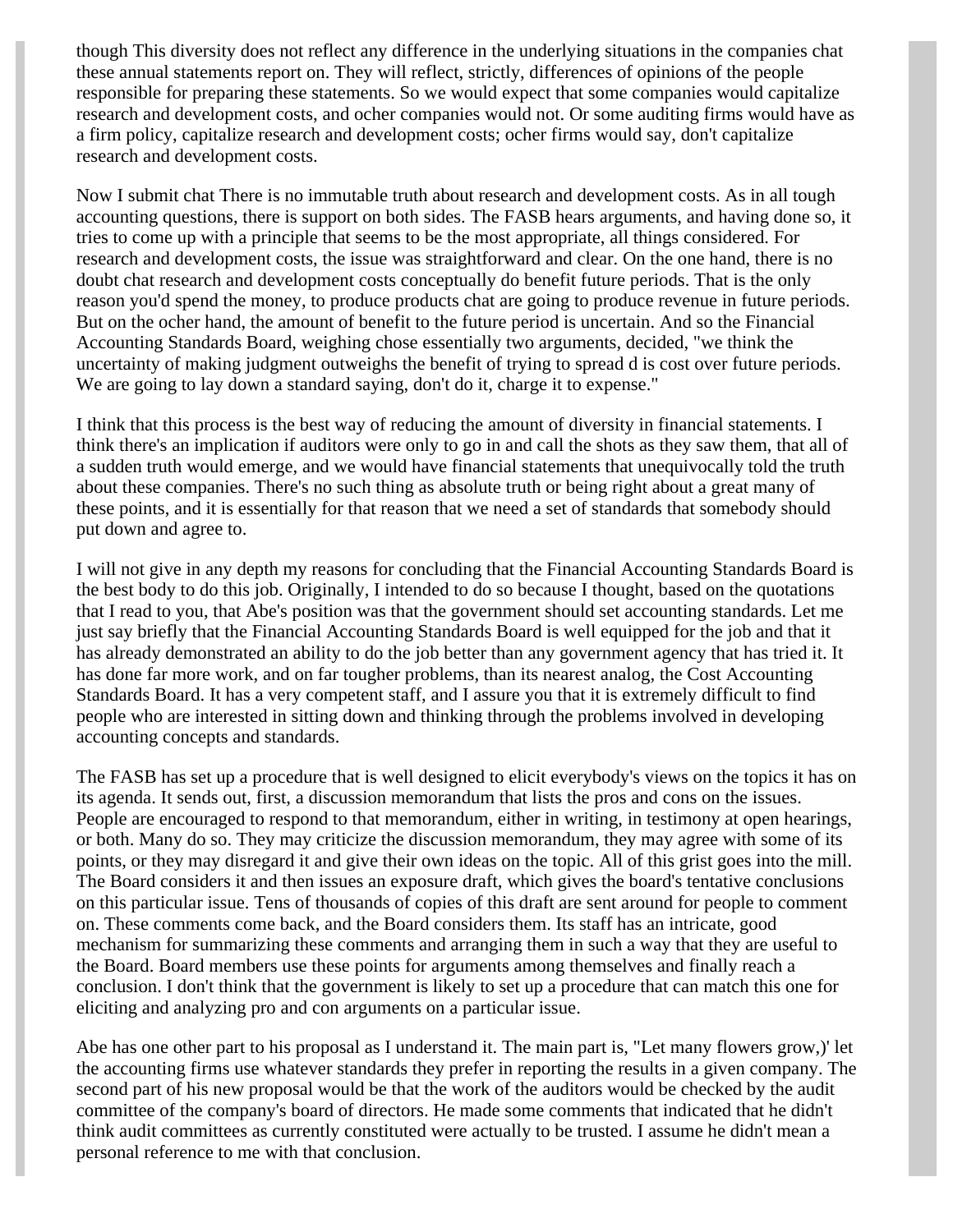I am the chairman of an audit committee of a listed, fairly large company. I assure you we're independent. I assure you that we meet with our public accounting firm privately, without the presence of anyone in management, and instruct them to let us know if there's anybody holding things back from them, or if they are not getting complete cooperation, or if there's anything they think needs to be communicated to the audit committee. They should tell us, and if they don't tell us and we find out that there is some deficiency, they're through. We make this point pretty firmly, and I think it's effective.

We have the same private meeting with the chief of internal auditing in this company, and we tell him, without his being in the presence of any of the management, to let us know if he doesn't have full freedom to get what he wants, and to report to the audit committee anything that we should know.

I think we are independent, but I think we are completely ill equipped to go through the accounts and decide, say, how the company should account for research and development costs. This is an example of perhaps a hundred different accounting issues that have to be decided in the course of a year. Although I happen to have done a fair amount of work in accounting, I have neither the time nor the inclination to go into this detail. I don't think you can expect that the average chairman of the ten thousand audit committees would have the necessary amount of background on these various accounting issues.

The final part of Abe's proposal, as I understand it, is that he would have the Financial Accounting Standards Board, instead of setting the standards, review the financial statements of the companies, raise penetrating questions about them, ascertain if these statements really do present the situation fairly, and take corrective action if the public accounting firm does not do this. Even if the Standards Board restricted itself only to the ten thousand SEC companies, and disregarded the three million other entities that prepare financial statements, it seems completely obvious that thus is a completely unrealistic proposal. It takes a partner, perhaps several partners, in a public accounting firm several weeks to arrive at the conclusions about the adequacy and fairness of the financial statements of one company. I can't imagine a Financial Accounting Standards Board large enough to devote that number of man-weeks to each of these companies.

So I think that the notion of "let every flower grow" is not a viable notion, that we must have standards, that we crossed that bridge about ten years ago and decided that we must have standards, and that the real argument, if there is one, comes on the question of who should set these standards, the government or the private sector, as represented by the Financial Accounting Standards Board. I think the evidence is strong, that the Financial Accounting Standards Board is the best equipped body and that in its brief life it has already shown an excellent promise of carrying this process on in the future. I look forward to the next opportunity to discuss this question.

### **REBUTTAL**

#### **Briloff:**

Thanks, Bob. I particularly appreciate what Professor Anthony did. He saved me about seven minutes out of the ten that I have allotted to me; it was he who read to you that which I had set forth in my *More Debits Than Credits* regarding my concept of the corporate accountability commission.

Let me first try to disabuse you of some nonsensical aspects suggested by Professor Anthony. First, when the auditor, as envisioned by me, would be moving in to promulgate the financial statements to be as fair as he sees the fair, he would not just be going in there with a *carte blanche,* with a blank canvas, without having the total body of knowledge that has evolved over time. I expect him to proceed with a proper respect for our profession's traditions. When the judge ascends to the bench in order to mete out justice he does not come up there with a blank tablet ready to do that which he feels is appropriate and consistent with what he sees as being appropriate -- whether he be a Torquimada or some compassionate sentimentalist. So it is that when the auditor goes in there he is not going to be creating the body of knowledge or the Book of Accounting Standards all over the lot.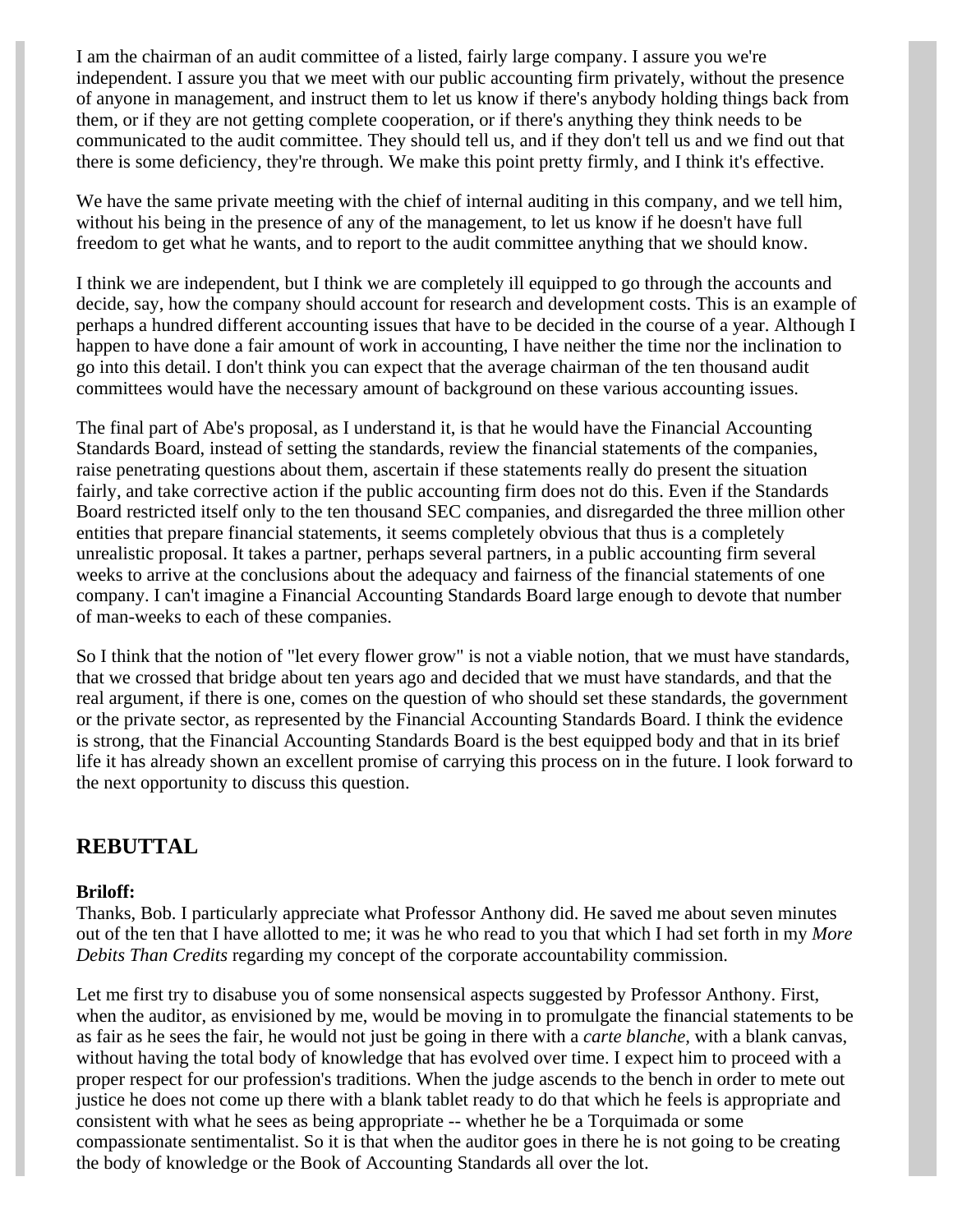Second, what about the epithets, "Soviet Union" and "prewar Italy" and "Orwell 1984" included in the public record by Professor Anthony and the published record of the U.S. Senate? It is true the Type I -- Type II paragraph that was read was expurgated by Professor Anthony after being coaxed, urged, petitioned and pleaded to by the late Senator Metcalf to abort the entire segment regarding Briloff. Nevertheless, Professor Anthony manifested that when a Harvard Professor becomes an irresistible force, even the Senate of the United States is not an immovable object. Therefore, despite the pleading letter to remove the Briloff allegations, Professor Anthony persisted, and, yes, the reference to Type II and Type I was deleted. (Anyone that wants the full unexpurgated record of the dialogue between Professor Anthony and the Congress, I have a copy here.) But, again, tossing the epithet pre-war Fascist Italy to any recommendation and proposal that I might make in 1976 or 77 or 78 is an absurd, denigration, and a perversion. Is there a Constitution in the Soviet Union? Was there a Constitution in pre-war Fascist Italy protecting due process? Would my corporate accountability commission be mandated by some demagogue? Was it not going to be created by Congress, with all of the constitutional liberties that are there? And so it is that you (Professor Anthony) go and repeat those phrases. And that you then seek, at this particular juncture, to rationalize them is the ultimate of indignity. As I said, I resented them before, and resent now only that particular aspect of your polemic to the Senate.

We return to the Research and Development Accounting issue where Professor Anthony tells you the Financial Accounting Standards Board determined to hand down Solomonic Wisdom, whether to permit the capitalization of  $R \& D$  off into the future, or to write it off presently and immediately. They decided to move towards the conservative conclusion -- and who can damn conservatism, particularly where, with Research and Development there is uncertainty? As Professor Anthony knows, the fault with respect to R  $\&$  D lay in that old cliche that we used to recite when we taught this subject! Those who might, and possibly should, defer  $R \& D$  will not. Their profits are so enormous they prefer not to add to them. Those who should not, because the whole thing is going to pot, will be deferring the cost to buttress their earnings. So it was because of the misapplication of a standard, or alternative standards, that brought us to that critical pass.

Now Professor Anthony preferred to spend his half hour or so talking about the setting of standards, saying that the implementation thereof isn't the topic. Professor Anthony apparently didn't read the program "How and by whom should accounting standards be determined and implemented?" I want to go back to five years ago, almost six, when I was privileged to deliver a plenary session address at the American Accounting Association convention in Salt Lake City. The title theme there was, "It's a Matter of Principle," I then added, "Accountants Not Accounting." Professor Anthony might go back and read that presentation; he will see that I expressed the same lament then that I make now. It's not an anxiety about whether the debits are to the left or the credits to the right or so on -- it is instead, with the very soul and conscience of our profession. And when we read the first column of today's (February 27, 1978) *Times* financial section, with respect to the enormous numbers and the enormous amounts of bribes, illegal and improper payments, you can see that my emphasis on the conscience of the profession is not misplaced.

You set up a straw man of what goes on in your (Professor Anthony's) particular audit committee when, in fact, I was talking about a standard for independent audit committees. This is, again, an unfair response. I ask you to join with me in common cause -- instead of rationalizing your audit committee, let us move toward the setting of standards for the effective implementation of the Metcalf Committee recommendations on this score at least.

With respect to the Financial Accounting Standards Board and the setting of standards, let's go back to R & D. Can't you (Professor Anthony) conceive of instances where an R & D expenditure might very well be considered to be a capital-budgeting decision -- with the same kind of uncertainty that's implicit in a capital-budgeting decision generally? Where you do have to get experts to-see whether there is the contemplated cash flow off into the future, and conceivably discounted to the present? All I'm asking is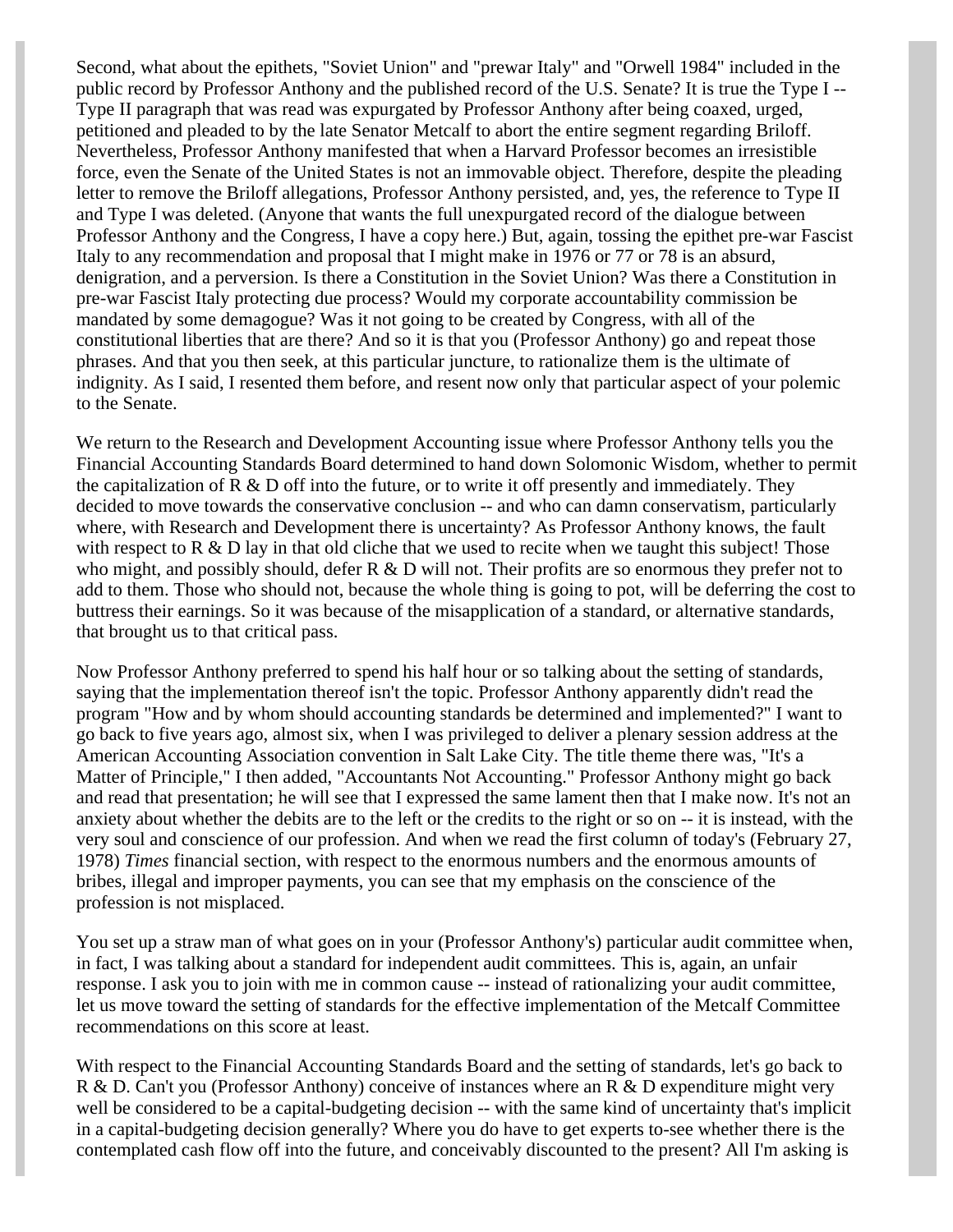that you apply the same parameters, the same assumptions, to  $R \& D$  that you might apply to an insurance situation. Possibly even more appropriately applied to the motion picture industry, where you might have whole pool of pictures that are created and put into exhibition, and where you don't know where they will or won't pay off. They may "bomb out" or they may be enormous successes. One doesn't know whether it's a "Star War" or destined to generate as much box office excitement as an accounting dialogue. Do you not see that  $R \& D$  is a capital budgeting decision, requiring the same kind of conscientious insights? Now you tell me where the Financial Accounting Standards Board has set a standard -- a standard by which to judge good or bad, rather than a rule, -very much like a ball game.

Let me give you a standard as FASB conceives a standard. It has to do with Restructured Debt. That's a beauty; I have referred to this one as a manifestation of a deathwish by the Financial Accounting Standard Board. Just get this: A bank made, some years back, let's say a 100 million dollar loan to thirdworld nation. The nation gets into serious financial difficulties. The bank, therefore, "restructures" the debt. The 100 million dollar loan called for a 10 percent interest rate, and it was supposed to have been paid off in ten years. Well the bank, in view of the financial straits of the borrower, agrees that they are going to forgive half of the loan (wipe 50 million dollars off the loan); they are going to reduce the interest from 10 per cent to 5. In addition the loan is to be paid off in 20 years rather than the original 10. Note the three changes; 100 million down to 50; interest from 10 percent down to 5: the repayment from 10 years to 20. If you put the arithmetic together, Professor Anthony, you'll find that this bank has not had to take any write-down with respect to that loan. Why? Because when you add the \$50 million that is still left, plus the 5 percent of annual interest multiplied by the 20 years still to go -- you put the two of them together, including the 20 year run-off into the future, and it adds up to a 100 million dollars. The bank will give this absurd arithmetic to the auditor, the auditor will match it against the Financial Accounting Standards Board Statement No. 15, and declare, "Yes, it's going to equal 100 million dollars. God's in heaven, all's right with the world." If you believe Professor Anthony the Financial Accounting Standards Board has promulgated wisdom.

And I notice that you, Professor Anthony, with your wisdom intact, have wisely ignored Financial Accounting Standards Board Statement #8, with respect to Foreign Currency Translation. And just see some of the rhubarbs that are coming through in that regard. An interesting example, IT&T announced that they had lost a bundle, I forget whether it's a 100 million dollars, in the fourth quarter of 1977 because of foreign currency conversion and translation and the like; but then, they said, ''Don't worry," and correctly so. They said, "Don't worry, we're going to make all of it up in the next quarter" Why? Because at the end of the fourth quarter the company may have borrowed, and in the next quarter sold that which was bought with the borrowed funds. Show a loss here and a profit there -- it all adds up to zero. Alice in Wonderland would have equivalent rules.

Now to go back to the Corporate Accountability Commission, and to get down to the bottom line, I said early in my remarks, our corporate complexes are concentrations of power. It is important that this power be exercised for the good.

And when I read in successive disclosures about the way in which, let us say, AT&T Corporation, not your corporation Professor Anthony, but ITT, was able to cuckold, hoodwink, and distort and confuse and betray the Securities and, Exchange Commission on the one hand, and the Internal Revenue Service on the other,-and then as we read most recently the disclosures from the Watergate Special Prosecutor of the way in which that one corporation was able to prostitute not only one Attorney General but successive Attorney Generals of the United States, Assistant Attorney Generals, and where these persons in the hierarchy of that corporation, and their financial advisors, still continue as though they are as clean as new blown snow of several weeks ago. Is this not something that gives you concern? Are you not concerned when a convicted felon remains as head of let us say, the Northrup Corporation? Do you not share with me the view that if a Mr. Lance or a Mr. Miller say, were not entitled to sit in a position in the public sector, he should be denied the opportunity of being in a position of the highest management and power of a major corporation?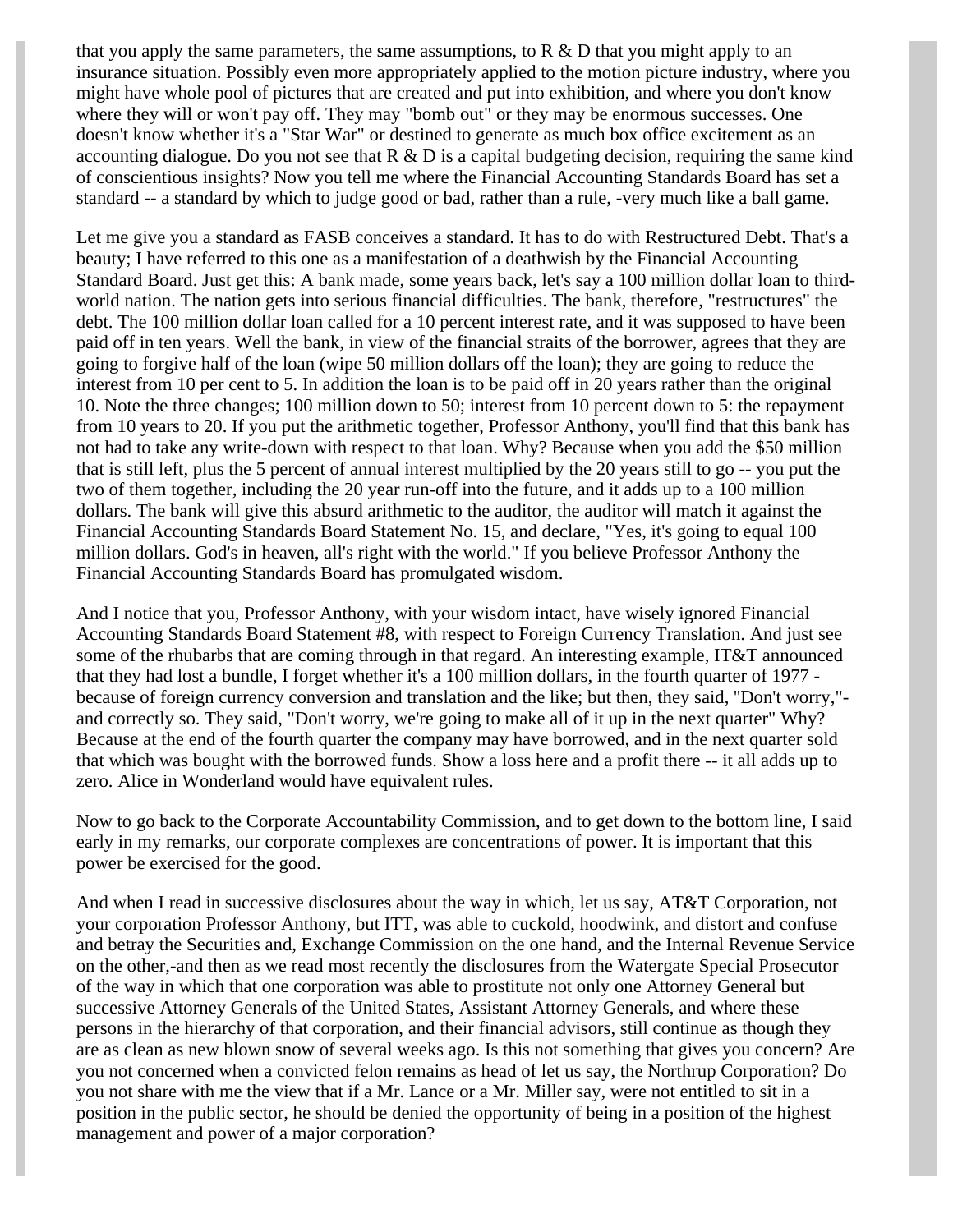#### **Anthony:**

I'll be very brief. First, I'm not going to talk anymore about Fascism. You can think about the quotations I read earlier and make up your own mind whether it is or is not a Fascist proposal. I think it is. Second, Abe says the auditors are not going to create standards. That leads to the question: then who is? We are then back to the question that I thought we were supposed to focus on. I take it from the examples that Abe just gave about research and development, restructured debt, and foreign currency measurement, that on each of these topics he had ideas of his own and that if he were the auditor he would act according to those ideas. I'm sure he does recognize that well informed and well intentioned people may have *different* ideas about each of these topics. If you have people with different ideas facing these same problems, they're going to come up with different answers.

I tried quickly to run through the FASB statistics and count the number of alternatives that were favored by respondents on accounting for foreign currency. Out of all the respondents, only 14 people supported the FASB position. On the table I am looking at, there are seven other columns, listing alternatives that people supported in far greater numbers. I won't take the time to read them. Obviously, these were sincerely felt beliefs, and they come from people who, if they audited the books, would reflect those beliefs. The resulting financial statements would be in their opinion the fairest way to present the results of foreign currency exchange transactions. I submit that this is an intolerable situation. It leads to a bewildering variety of financial statements derived from sincerely held, but divergent, beliefs. Therefore we come back to where I think we started. We have got to have standards. The FASB is the best organization to set them. We have time, I hope now for some questions.

## **QUESTIONS AND ANSWERS**

#### **Question:**

With respect to accounting standards and those people who are in the accounting profession, can't we identify two different constraints which deter unethical practices: (1) the severity of the punishment, and (2) the certainty that the sinner will be censored by the profession and by public opinion?

#### **Anthony:**

That's a difficult question. We are in the fact members of a profession, and in a profession there really isn't such a thing as certainty. Certainty means that there is a set of precise rules. If the rule says drive 55 miles an hour, and you drive 60 miles an hour, you have broken that rule. There's no question about it. Accounting isn't like that. In accounting there is a set of general standards or guidelines. But judgment is required in how you apply those guidelines. I think that's why certainty is just not appropriate for this situation.

#### **Question:**

Professor Anthony, a great many of the practitioners that I know do not think that the FASB has demonstrated that it has done an excellent job. Most of the people I know believe that the FASB has been unduly concerned with the viewpoint of public corporations, of large accounting firms, and the audit of public corporations. In the setting of standards my question really relates to whether there should also be an appeal process. Is there any kind of method by which there might be an appeal against the general attitude of the FASB? I might point out in this respect, that the SEC distinguishes between small and large companies, between public corporations and non-public corporations. The FASB does not. It is difficult for me to imagine that Congress would not give a more sympathetic ear to the problems of non-public corporations and of smaller corporations than the FASB has shown.

#### **Anthony:**

As to the small GAAP, big GAAP problem, as you perhaps know the FASB currently is considering this matter. I think they made a mistake, frankly, in the specificity of their standards. If they had written their statements at the broad level of what are truly standards, they would have been broad enough so that they should apply to everybody. But they didn't do this. In a few instances, they got down to a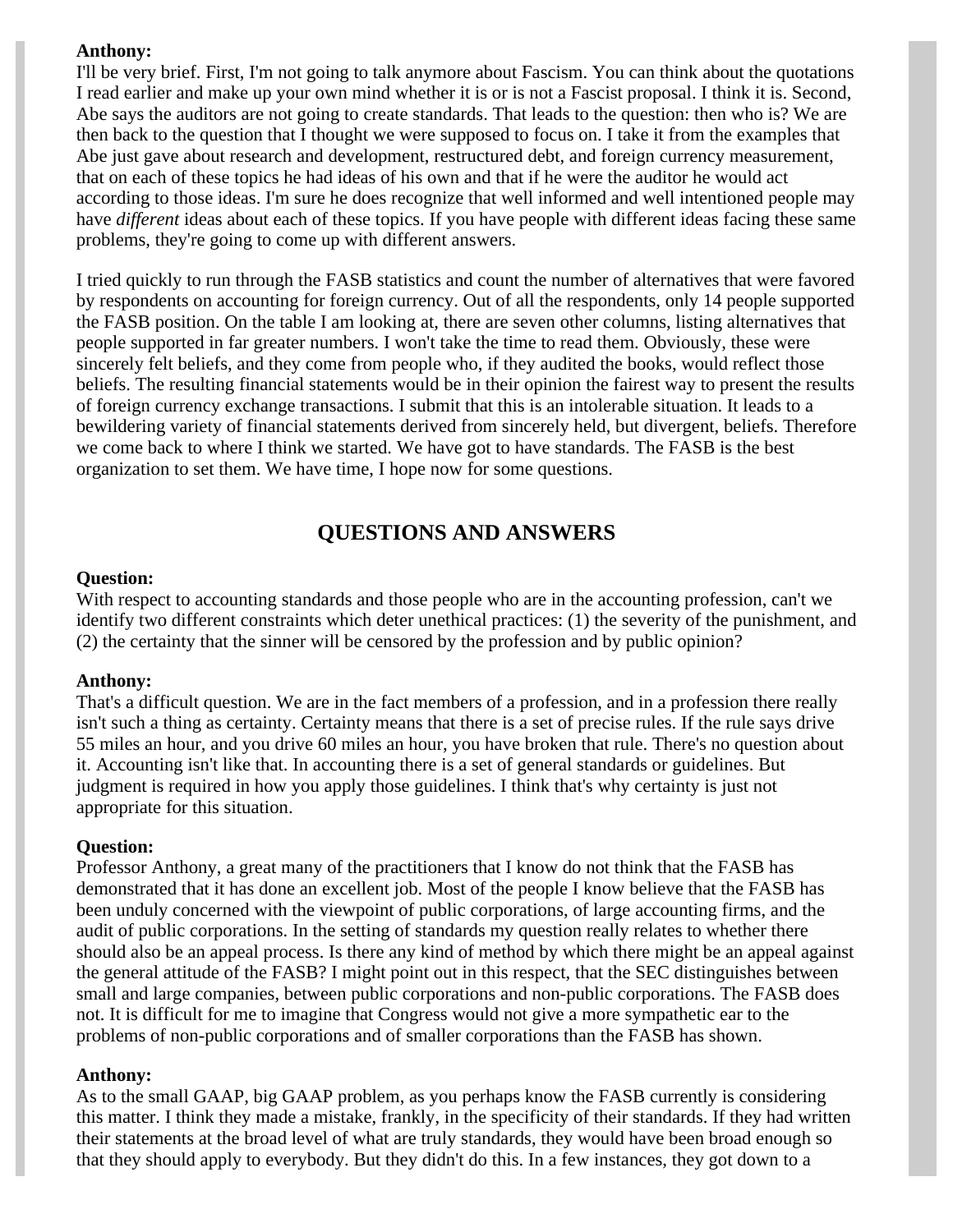lower, more specific level than what I would call standards. And having done so, they have placed requirements on small companies, I think that are onerous for those companies. I think that some people in the FASB feel the same way, and that is why they have what's called the big GAAP, small GAAP study currently. (GAAP means generally accepted accounting principles.) My guess is that the calculation of earnings per share is not going to be required for privately held companies. It's an involved calculation which doesn't amount to anything for those companies, and I think that's the sort of thing you had in mind.

As for the appeal process, I think that's another procedure that is down the road. The FASB is very mindful of the impact of its work. It has two studies or this topic going on right now, one of them on the foreign currency matter. They will try to determine what the impact has been, whether it has been on the whole beneficial. The FASB is willing to reconsider the topic based on the results of those studies. That's sort of an appeal process. I would expect that as time goes on, there will be an increase in reexaminations of the conclusions that the FASB has arrived at.

#### **Briloff:**

May I just add one or two further remarks to that? I know the question is not directed towards me. I would say that with respect to small enterprise, in view of the fact that the universe to which those statements will be going, creditor, generally of relatively substantial amounts who are presumed to have sufficient sophistication to be able to understand to judge those data, Internal Revenue possibly, bankers as well, I believe all 'the more intensely that this idea of "letting many flowers grow" is peculiarly responsive. Thus, the auditor there, first of all knows his reputation is on the line as to what he's doing. He practically can assure the certainty that if he "fouls his nest" the Institute's Establishment would be or his neck peremptorily; he can be assured of professional discipline. Why' Because there are creditors looking on very, very directly and forthrightly -- these creditors are not dispersed among the multitudes. Therefore for example, if it ha to do with Research and Development, or Leases, or Foreign Currency, and the auditor, in good conscience, proceeding in accordance with "open covenant openly arrived at", capable of demonstrating clearly why and how he came to those conclusions with independence and integrity, I would say he is fulfilling very objective of our professional responsibility. This going in the manner of Procrustes, based on what seven people in Stamford determined to do is, to my mind, leading to absurdity in too many instances.

#### **Question:**

This question is directed to Professor Briloff. If I can just summarize what I feel are the two views here I think Professor Anthony is saying that we have to set standards. And if we can use the analogy that was brought up before of the speed limit, I think that Professor Anthony is saying one, that speed limits should be set at 50 or 60 and let the FASB set the precise limit. Professor Briloff, on the other hand, claims that no, let each auditor set a safe and reasonable speed limit. Now, there are two problems with this. - We could probably all agree that someone driving 20 miles per hour on a super highway is not going too fast. We could also agree that someone going 150 miles per hour is going too fast. But if he was doing 70 you'd then like to judge him ex post and say, Professor Briloff feels that 40 would have been reasonable given the conditions. And so you are judging him without telling him what the standard is. I think this is very problematic. The Sharon Steel example that you quoted is very interesting. You objected to the fact that they had inventories which were being valued at an unrealistically low value and they were upvaluing it by 5 million dollars to what is a more realistic value. Here they were presenting what they could claim is a very fair and true picture and yet you say, well, this is unfair because it violates the rules. So, in your own example you recognize the importance of those rules in determining whether something is fair.

#### **Briloff:**

Well, first of all, let's try to strip away some of the rather specious observations. To begin with, let's say if you were to have someone pontificating from on high, and say the speed limit is 55, and you had that 55 on a country road, one possibly leading to a creek -- I think you could see that that kind of a rule applied for small and large, single lane dirt roads and super highways is clearly an absurdity. But yet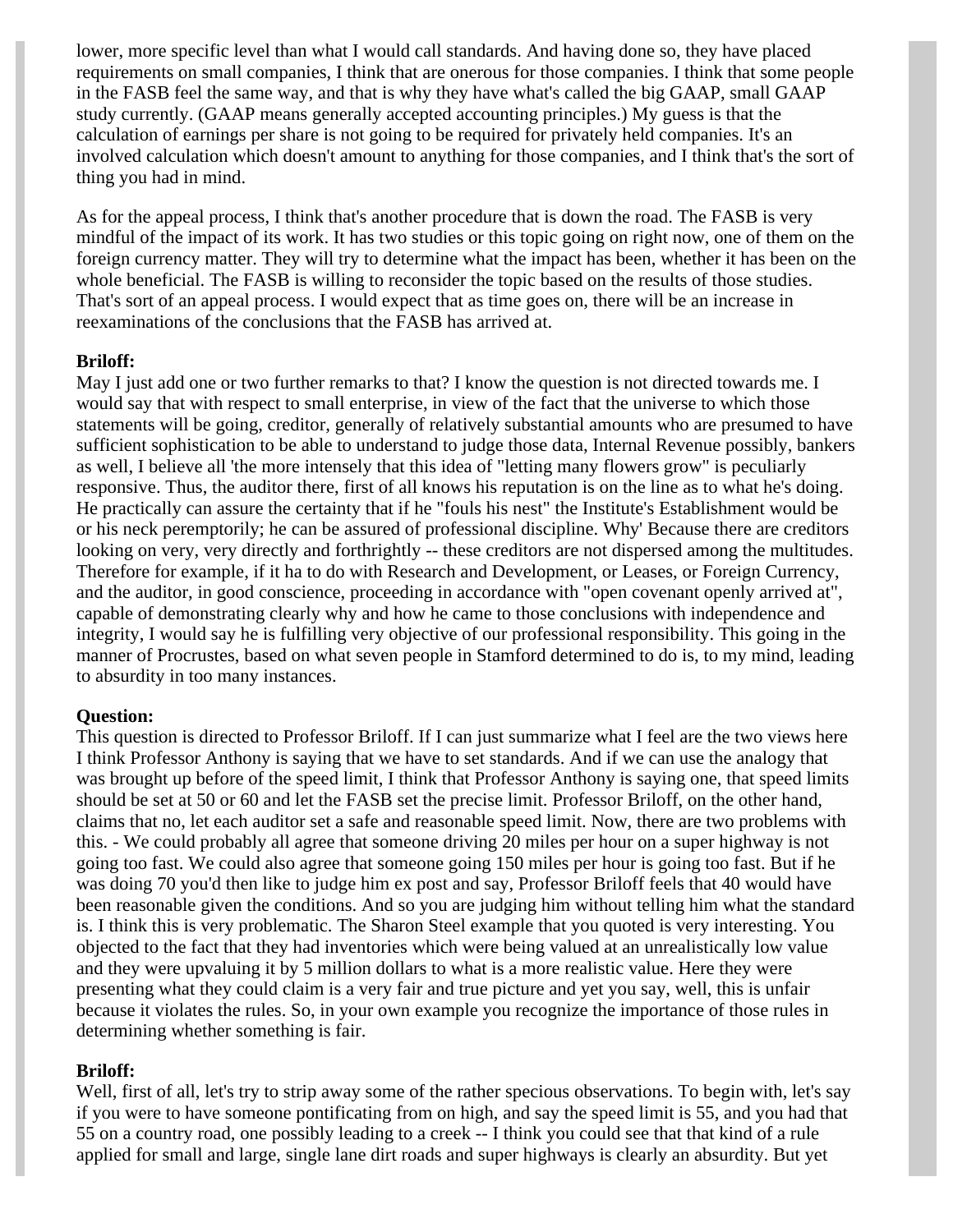ironically this is what the FASB is doing. Second, we're not talking here of a rule, we're talking of a *standard.* And whether it's a standard of history, philosophy, law, religion, you can't put it down in a single phrase and say this is an absolute, inexorable truth. These standards evolve out of time, out of the totality of our Being. I use the term "Weltanschauung" for the persons who are supposed to be involved and committed to it. These standards of law and history, morality, ethics are evolved from the total process of our existence. It cannot be defined categorically and anyone who presumes to this certitude is again trying to lead us down the primrose path.

But I believe the most unfortunate implication of your remarks, of your question, and I say this not critically, instead I want to pick it up on a very positive tone, is that we are not talking here of drivers who for 10 dollars, or whatever the fee is, can get a driver's license, or as the saying goes, possibly get it out of a box of Cracker Jacks. We're talking of persons committed to *a profession.* This means that we're committed to a higher body of knowledge and a commitment to service -- and where we have to move ever upwards towards that ultimate objective. Once we can reduce all of these things to some kind of a computer program we don't need a professional person. Then all you need is just some drivers who have gotten their licenses no matter where and how.

And yes, I'm now going to repeat that Sharon Steel hoax. I'll put it this way. If the auditors had said, "you know we want to step it up from 3 million to 8 million because we want to put on the books what it's worth," and they put it down, and they're saying, this is what we've done today, I can understand it. I can understand it; I can play games with LIFO too. But, you also know we have the so-called realization concept in accounting. So when someone sees a 5 million dollar profit in that bottom line coming out of that 5 million differential between an 8 and a 3, what do they presume? That stuff was sold for 8 million dollars.

So it is that you are not going to pin me down by taking just one particular set of numbers and relating it to my principal themes. Nor even am I going to accept the fact that given this condition is-not the independent auditor the good guy? Given that condition, isn't R  $\&$  D the way in which the FASB determined it great? Or given this condition, isn't leasing good? And I can even see how foreign currency translation might be good in some instances. Maybe most instances as FASB determined it. But I want the professional person, with his total *Weltanschauang* on the line to make that determination.

#### **Question:**

Following up on that question, if each situation is going to be ad hoc or each standard, then who will be the auditors who will determine whether the truth has been revealed to the public or the investing public. In other words, who's going to make that determination or will it just sort of evolve from the profession.

#### **Briloff:**

Please understand that you've got to bear importantly in mind the phrase which I may have thrown out rather glibly, "open covenants, openly arrived at," requiring the disclosures regarding the set of standards and assumptions that were used. If there's a contrived transaction like the 3 versus the 8 million, and assuming for the moment that the auditor considers it to be appropriate for him to disclose why and how he did it. I am urging that we move, with this important sense of idealism. You know I'm called a Cassandra; I'm called a lot of other things, am I not? I'm caned a critic, I am a loving critic of the profession -- but I do have this important sense of idealism that, given the burdens and responsibilities, and given a responsibility to avoid rationalization, there are more than enough good people and conscientious persons in our profession who are capable of moving us forward.

#### **Question** (Continued):

In effect, would you be saying that another FASB for the common law and then there would be an FASB....